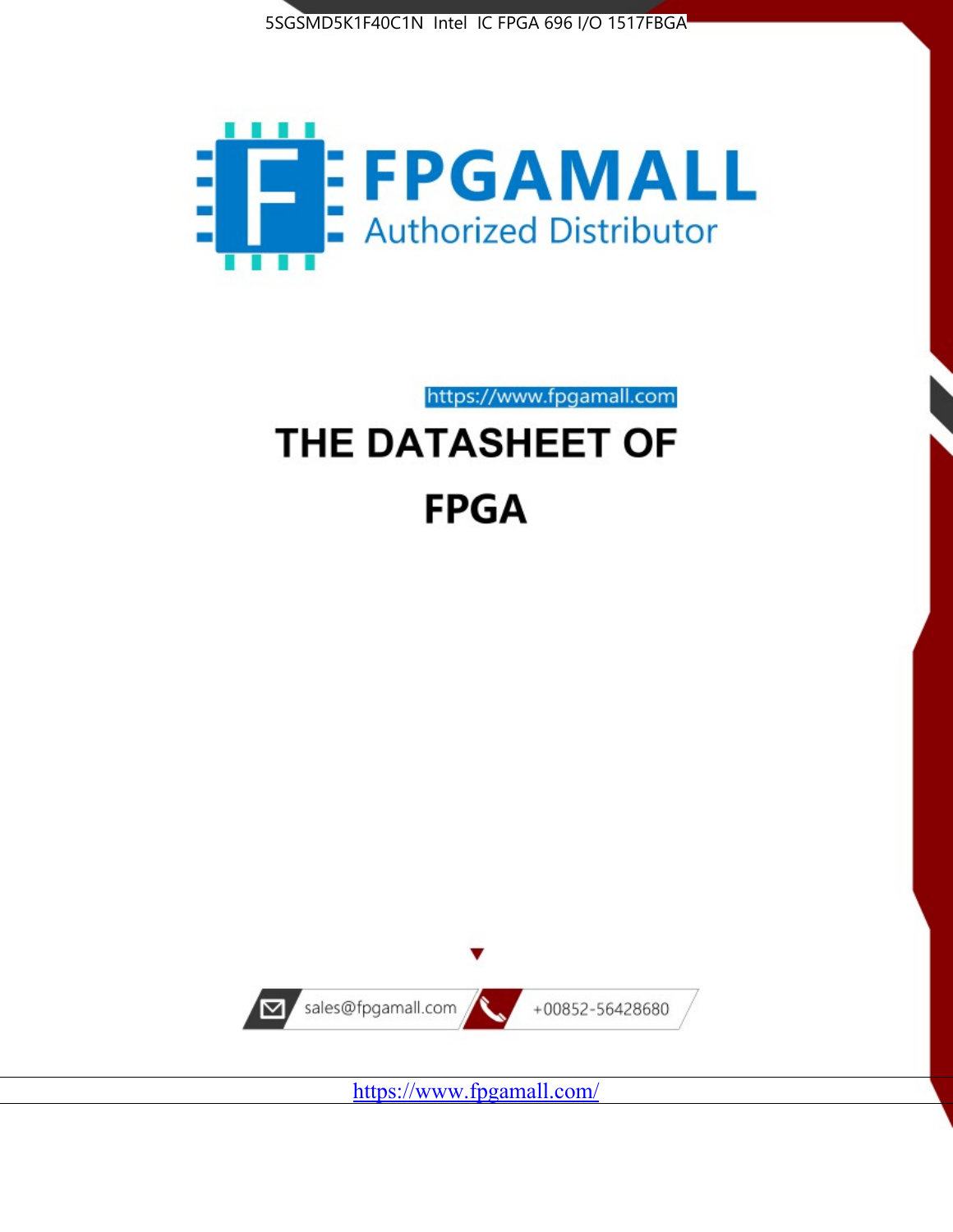# **Stratix V Device Overview**

**SV51001 [Subscribe](https://www.altera.com/servlets/subscriptions/alert?id=SV51001) [Send Feedback](mailto:FPGAtechdocfeedback@intel.com?subject=Feedback%20on%20(SV51001%202020.06.15)%20Stratix%20V%20Device%20Overview&body=We%20appreciate%20your%20feedback.%20In%20your%20comments,%20also%20specify%20the%20page%20number%20or%20paragraph.%20Thank%20you.)** 

Altera's 28-nm Stratix® V FPGAs include innovations such as an enhanced core architecture, integrated transceivers up to 28.05 gigabits per second (Gbps), and a unique array of integrated hard intellectual property (IP) blocks.

With these innovations, Stratix V FPGAs deliver a new class of application-targeted devices optimized for:

- Bandwidth-centric applications and protocols, including PCI Express® (PCIe®) Gen3
- Data-intensive applications for 40G/100G and beyond
- High-performance, high-precision digital signal processing (DSP) applications

Stratix V devices are available in four variants (GT, GX, GS, and E), each targeted for a different set of applications. For higher volume production, you can prototype with Stratix V FPGAs and use the low-risk, low-cost path to HardCopy® V ASICs.

#### **Related Information**

2020.06.15

#### **[Stratix V Device Handbook: Known Issues](http://www.altera.com/support/kdb/solutions/rd08242010_83.html)**

Lists the planned updates to the *Stratix V Device Handbook* chapters.

### **Stratix V Family Variants**

The Stratix V device family contains the GT, GX, GS, and E variants.

**Stratix V GT** devices, with both 28.05-Gbps and 12.5-Gbps transceivers, are optimized for applications that require ultra-high bandwidth and performance in areas such as 40G/100G/400G optical communica‐ tions systems and optical test systems. 28.05-Gbps and 12.5-Gbps transceivers are also known as GT and GX channels, respectively.

**Stratix V GX** devices offer up to 66 integrated transceivers with 14.1-Gbps data rate capability. These transceivers also support backplane and optical interface applications. These devices are optimized for high-performance, high-bandwidth applications such as 40G/100G optical transport, packet processing, and traffic management found in wireline, military communications, and network test equipment markets.

**Stratix V GS** devices have an abundance of variable precision DSP blocks, supporting up to 3,926 18x18 or 1,963 27x27 multipliers. In addition, Stratix V GS devices offer integrated transceivers with 14.1-Gbps data rate capability. These transceivers also support backplane and optical interface applications. These devices are optimized for transceiver-based DSP-centric applications found in wireline, military, broadcast, and high-performance computing markets.

**Stratix V E** devices offer the highest logic density within the Stratix V family with nearly one million logic elements (LEs) in the largest device. These devices are optimized for applications such as ASIC and system emulation, diagnostic imaging, and instrumentation.

**[ISO](http://www.altera.com/support/devices/reliability/certifications/rel-certifications.html) [9001:2015](http://www.altera.com/support/devices/reliability/certifications/rel-certifications.html) [Registered](http://www.altera.com/support/devices/reliability/certifications/rel-certifications.html)**

**low part of Intel** 

\*Other names and brands may be claimed as the property of others.

Intel Corporation. All rights reserved. Intel, the Intel logo, Altera, Arria, Cyclone, Enpirion, MAX, Nios, Quartus and Stratix words and logos are trademarks of Intel Corporation or its subsidiaries in the U.S. and/or other countries. Intel warrants performance of its FPGA and semiconductor products to current specifications in accordance with Intel's standard warranty, but reserves the right to make changes to any products and services at any time without notice. Intel assumes no responsibility or liability arising out of the application or use of any information, product, or service described herein except as expressly agreed to in writing by Intel. Intel customers are advised to obtain the latest version of device specifications before relying on any published information and before placing orders for products or services.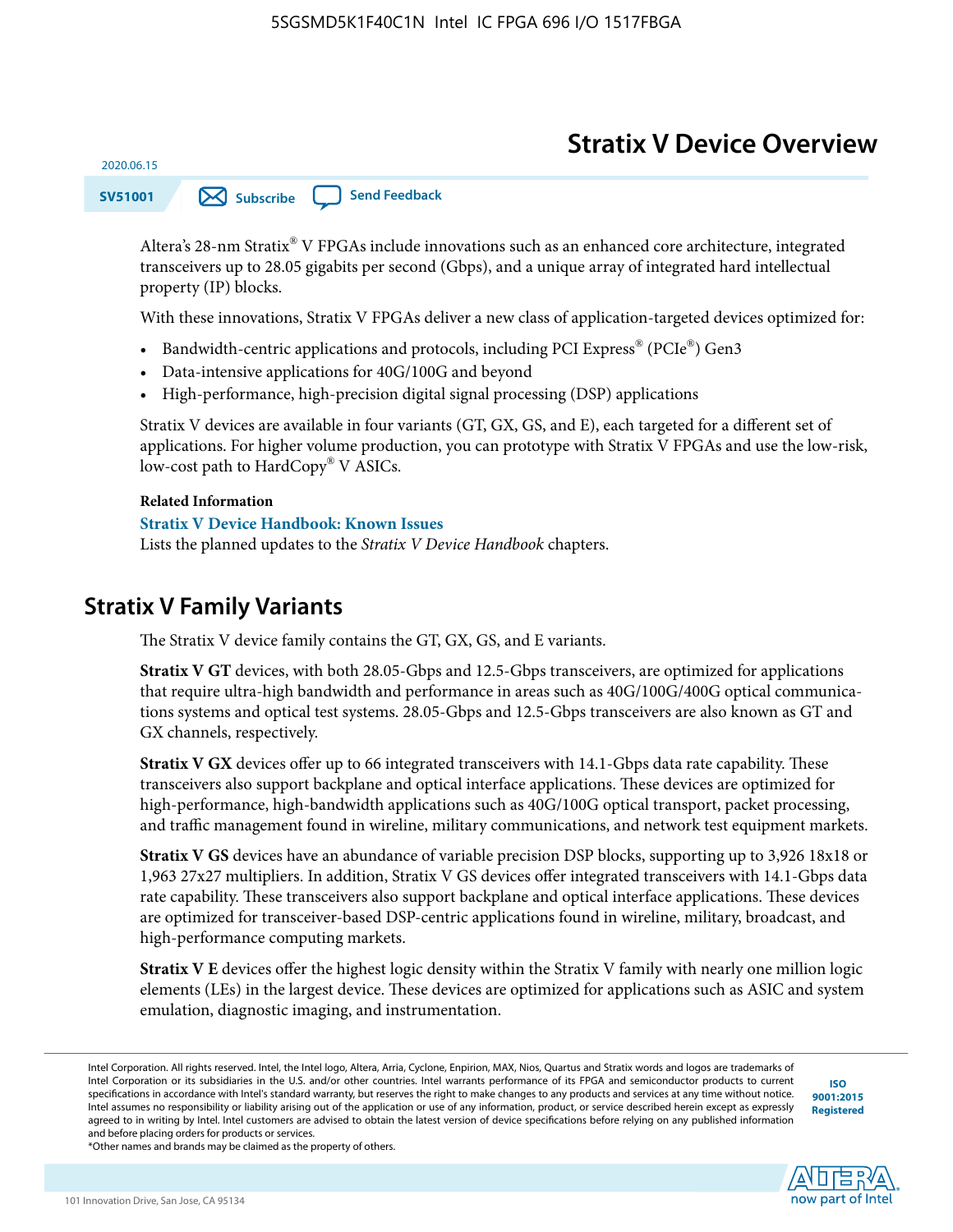#### **2 Stratix V Features Summary**

Common to all Stratix V family variants are a rich set of high-performance building blocks, including a redesigned adaptive logic module (ALM), 20 Kbit (M20K) embedded memory blocks, variable precision DSP blocks, and fractional phase-locked loops (PLLs). All of these building blocks are interconnected by Altera's superior multi-track routing architecture and comprehensive fabric clocking network.

Also common to Stratix V devices is the new Embedded HardCopy Block, which is a customizable hard IP block that leverages Altera's unique HardCopy ASIC capabilities. The Embedded HardCopy Block in Stratix V FPGAs is used to harden IP instantiation of PCIe Gen3, Gen2, and Gen1.

### **Stratix V Features Summary**

#### **Table 1: Summary of Features for Stratix V Devices**

| <b>Feature</b>                    | <b>Description</b>                                                                                                                                                                                                                                                                                                                                                                                                         |
|-----------------------------------|----------------------------------------------------------------------------------------------------------------------------------------------------------------------------------------------------------------------------------------------------------------------------------------------------------------------------------------------------------------------------------------------------------------------------|
| Technology                        | 28-nm TSMC process technology<br>0.85-V or 0.9-V core voltage<br>$\bullet$                                                                                                                                                                                                                                                                                                                                                 |
| Low-power serial<br>transceivers  | 28.05-Gbps transceivers on Stratix V GT devices<br>$\bullet$<br>Electronic dispersion compensation (EDC) for XFP, SFP+, QSFP, CFP<br>optical module support<br>Adaptive linear and decision feedback equalization<br>$\bullet$<br>Transmitter pre-emphasis and de-emphasis<br>Dynamic reconfiguration of individual channels<br>$\bullet$<br>On-chip instrumentation (EyeQ non-intrusive data eye monitoring)<br>$\bullet$ |
| Backplane capability              | 600-Megabits per second (Mbps) to 12.5-Gbps data rate capability<br>$\bullet$                                                                                                                                                                                                                                                                                                                                              |
| General-purpose I/Os<br>(GPIOs)   | 1.6-Gbps LVDS<br>1,066-MHz external memory interface<br>$\bullet$<br>On-chip termination (OCT)<br>$\bullet$<br>1.2-V to 3.3-V interfacing for all Stratix V devices                                                                                                                                                                                                                                                        |
| Embedded HardCopy<br><b>Block</b> | PCIe Gen3, Gen2, and Gen1 complete protocol stack, x1/x2/x4/x8 end<br>$\bullet$<br>point and root port                                                                                                                                                                                                                                                                                                                     |
| Embedded transceiver<br>hard IP   | Interlaken physical coding sublayer (PCS)<br>$\bullet$<br>Gigabit Ethernet (GbE) and XAUI PCS<br>$\bullet$<br>10G Ethernet PCS<br>Serial RapidIO® (SRIO) PCS<br>$\bullet$<br>Common Public Radio Interface (CPRI) PCS<br>$\bullet$<br>Gigabit Passive Optical Networking (GPON) PCS<br>$\bullet$                                                                                                                           |
| Power management                  | Programmable Power Technology<br>Quartus II integrated PowerPlay Power Analysis<br>$\bullet$                                                                                                                                                                                                                                                                                                                               |

**Altera Corporation** 

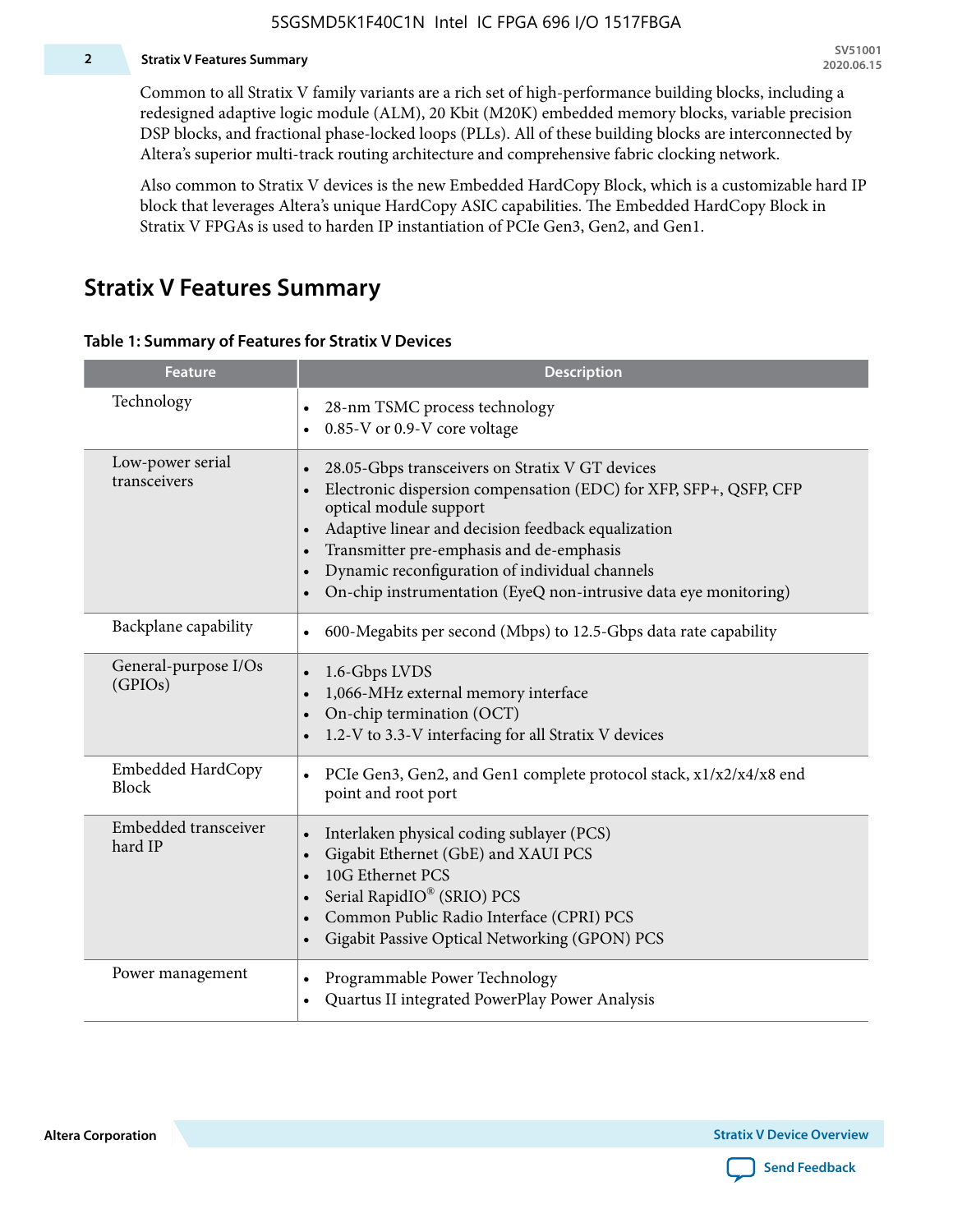| <b>Feature</b>                   | <b>Description</b>                                                                                                                                                                                                                                                                                                                                                                                                                         |
|----------------------------------|--------------------------------------------------------------------------------------------------------------------------------------------------------------------------------------------------------------------------------------------------------------------------------------------------------------------------------------------------------------------------------------------------------------------------------------------|
| High-performance core<br>fabric  | Enhanced ALM with four registers<br>Improved routing architecture reduces congestion and improves compile<br>times                                                                                                                                                                                                                                                                                                                         |
| Embedded memory<br>blocks        | M20K: 20-Kbit with hard error correction code (ECC)<br>$\bullet$<br>MLAB: 640-bit                                                                                                                                                                                                                                                                                                                                                          |
| Variable precision DSP<br>blocks | Up to 600 MHz performance<br>Natively support signal processing with precision ranging from 9x9 up to<br>54x54<br>New native 27x27 multiply mode<br>64-bit accumulator and cascade for systolic finite impulse responses (FIRs)<br>$\bullet$<br>Embedded internal coefficient memory<br>$\bullet$<br>Pre-adder/subtractor improves efficiency<br>$\bullet$<br>Increased number of outputs allows more independent multipliers<br>$\bullet$ |
| <b>Fractional PLLs</b>           | Fractional mode with third-order delta-sigma modulation<br>$\bullet$<br>Integer mode<br>$\bullet$<br>Precision clock synthesis, clock delay compensation, and zero delay buffer<br>(ZDB)                                                                                                                                                                                                                                                   |
| Clock networks                   | 800-MHz fabric clocking<br>Global, quadrant, and peripheral clock networks<br>Unused clock networks can be powered down to reduce dynamic power<br>$\bullet$                                                                                                                                                                                                                                                                               |
| Device configuration             | Serial and parallel flash interface<br>$\bullet$<br>Enhanced advanced encryption standard (AES) design security features<br>$\bullet$<br>Tamper protection<br>$\bullet$<br>Partial and dynamic reconfiguration<br>$\bullet$<br>Configuration via Protocol (CvP)<br>$\bullet$                                                                                                                                                               |
| High-performance<br>packaging    | Multiple device densities with identical package footprints enables seamless<br>migration between different FPGA densities<br>FBGA packaging with on-package decoupling capacitors<br>Lead and RoHS-compliant lead-free options                                                                                                                                                                                                            |
| HardCopy V migration             |                                                                                                                                                                                                                                                                                                                                                                                                                                            |

# **Stratix V Family Plan**

The following tables list the features of the different Stratix V devices.

The information in this section is correct at the time of publication. For the latest information and to get more details, refer to the Altera Product Selector.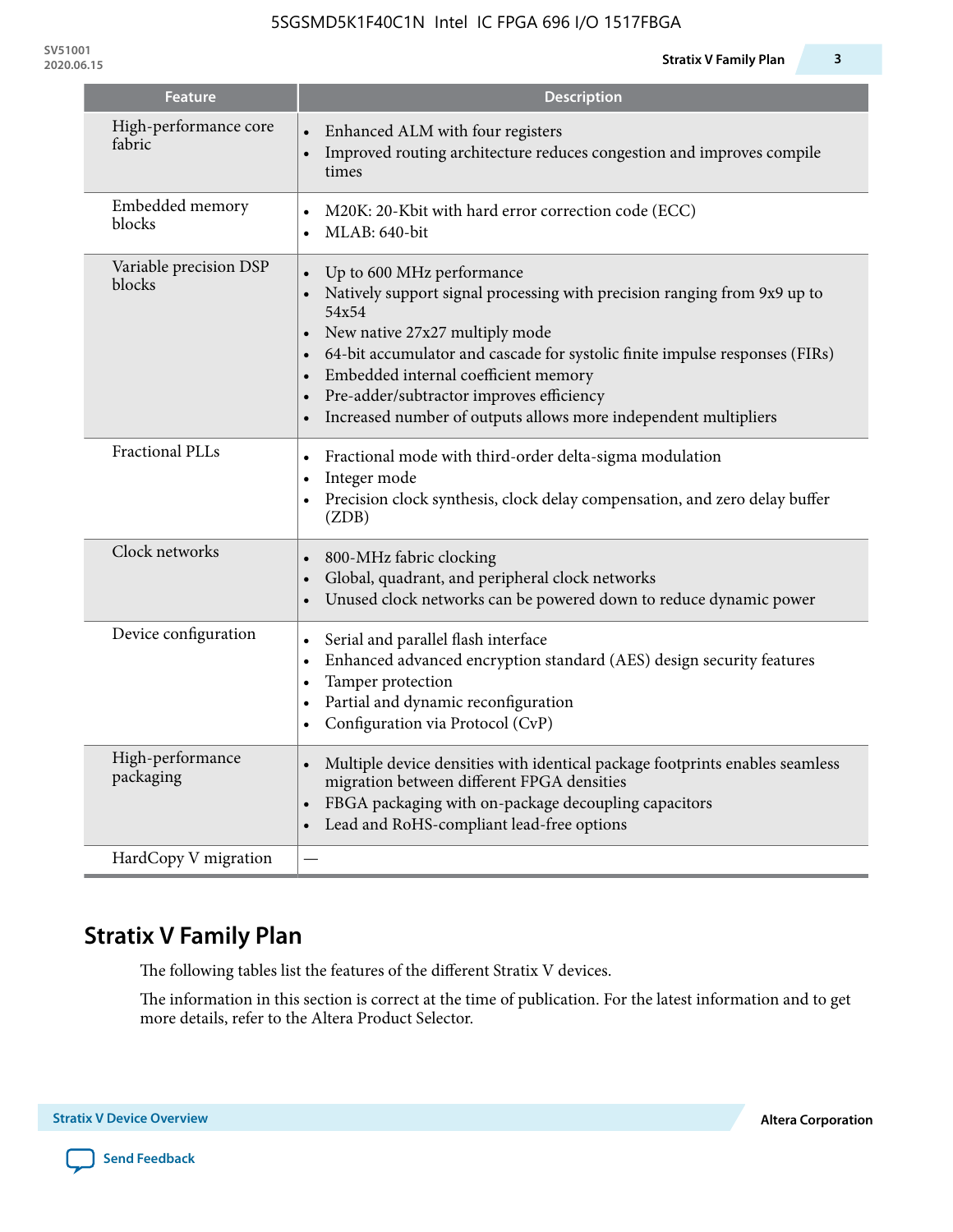### **Table 2: Stratix V GT Device Features**

| <b>Feature</b>                                                            | 5SGTC5         | 5SGTC7         |  |  |  |  |  |  |  |
|---------------------------------------------------------------------------|----------------|----------------|--|--|--|--|--|--|--|
| Logic Elements (K)                                                        | 425            | 622            |  |  |  |  |  |  |  |
| ALMs                                                                      | 160,400        | 234,720        |  |  |  |  |  |  |  |
| Registers (K)                                                             | 642            | 939            |  |  |  |  |  |  |  |
| 28.05/12.5-Gbps Transceivers                                              | 4/32           | 4/32           |  |  |  |  |  |  |  |
| PCIe hard IP Blocks                                                       | $\mathbf{1}$   | $\mathbf{1}$   |  |  |  |  |  |  |  |
| <b>Fractional PLLs</b>                                                    | 28             | 28             |  |  |  |  |  |  |  |
| M20K Memory Blocks                                                        | 2,304          | 2,560          |  |  |  |  |  |  |  |
| M20K Memory (MBits)                                                       | 45             | 50             |  |  |  |  |  |  |  |
| Variable Precision Multipliers (18x18)                                    | 512            | 512            |  |  |  |  |  |  |  |
| Variable Precision Multipliers (27x27)                                    | 256            | 256            |  |  |  |  |  |  |  |
| DDR3 SDRAM x72 DIMM Interfaces                                            | $\overline{4}$ | $\overline{4}$ |  |  |  |  |  |  |  |
| User I/Os <sup>(1)</sup> , Full-Duplex LVDS, 28.05/12.5-Gbps Transceivers |                |                |  |  |  |  |  |  |  |
| Package <sup>(2)(3)</sup>                                                 | 5SGTC5         | 5SGTC7         |  |  |  |  |  |  |  |
| KF40-F1517 <sup>(4)</sup><br>$(40$ mm $)$                                 | 600, 150, 36   | 600, 150, 36   |  |  |  |  |  |  |  |

**Altera Corporation** 



<sup>(1)</sup> The number of GPIOs does not include transceiver I/Os. In the Quartus II software, the number of user I/Os includes transceiver I/Os.

 $^{(2)}$  Packages are flipchip ball grid array (1.0-mm pitch).

<sup>(3)</sup> Each package row offers pin migration (common board footprint) for all devices in the row.

<sup>(4)</sup> Migration between select Stratix V GT devices and Stratix V GX devices is available. For more information, refer to **Table 6** and to *AN 644: Migration Between Stratix V GX and Stratix V GT Devices*.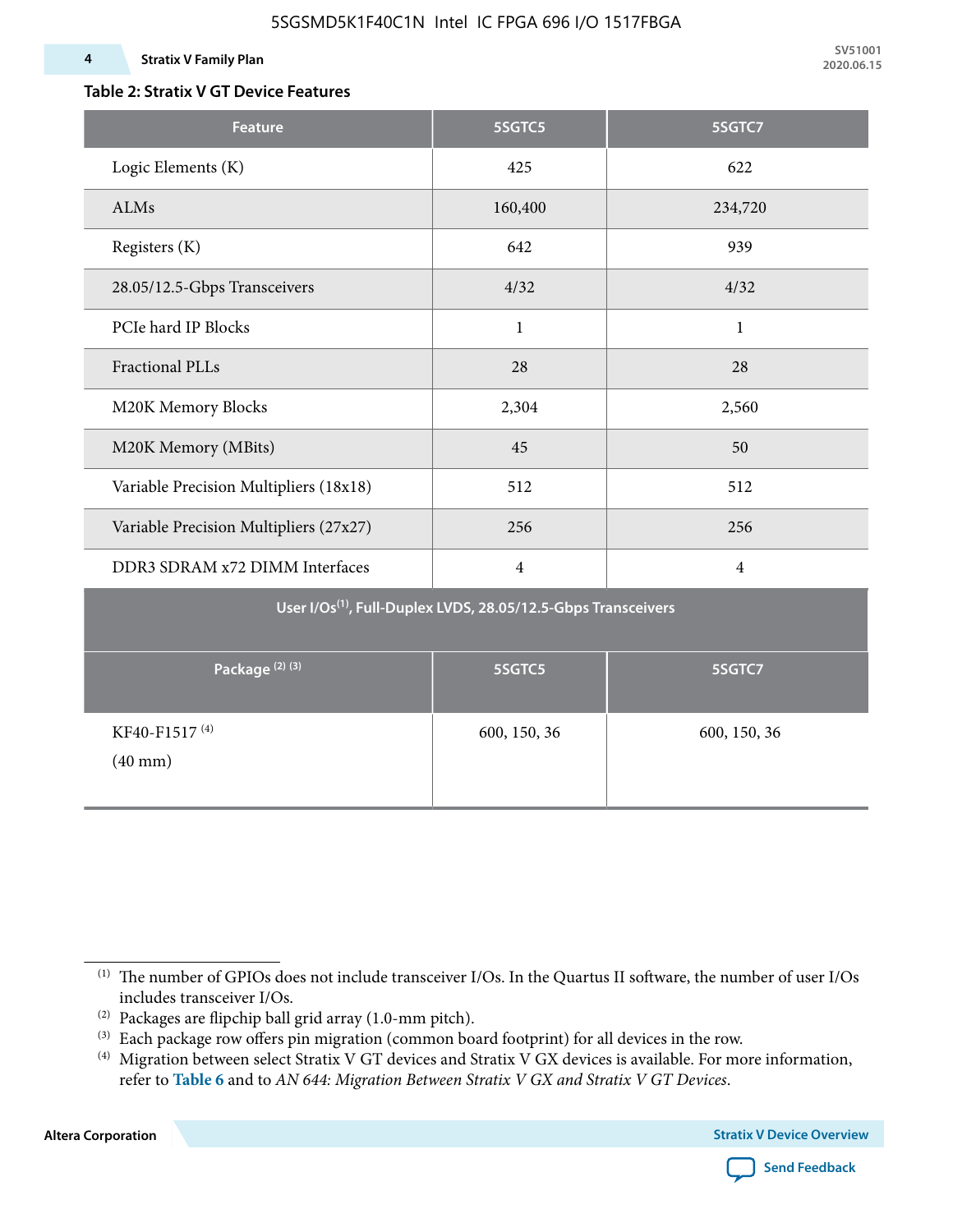#### **Table 3: Stratix V GX Device Features**

| <b>Features</b>                                       | 5SGXA<br>3       | 5SGXA<br>4  | 5SGXA<br>5.      | 5SGXA<br>7                 | 5SGXA<br>9                 | 5SGXA<br>B    | 5SGXB<br>5     | 5SGXB<br>6     | 5SGXB<br>9     | 5SGXBB         |
|-------------------------------------------------------|------------------|-------------|------------------|----------------------------|----------------------------|---------------|----------------|----------------|----------------|----------------|
| Logic<br>Elements<br>(K)                              | 340              | 420         | 490              | 622                        | 840                        | 952           | 490            | 597            | 840            | 952            |
| ALMs                                                  | 128,300          | 158,500     | 185,000          | 234,720                    | 317,000                    | 359,200       | 185,000        | 225,400        | 317,000        | 359,200        |
| Registers<br>(K)                                      | 513              | 634         | 740              | 939                        | 1,268                      | 1,437         | 740            | 902            | 1,268          | 1,437          |
| 14.1-Gbps<br>Transceive<br>$\mathbf{r}\mathbf{s}$     | 12, 24,<br>or 36 | 24 or<br>36 | 24, 36,<br>or 48 | 24, 36,<br>or 48           | 36 or<br>48                | 36 or<br>48   | 66             | 66             | 66             | 66             |
| PCIe hard<br>IP Blocks                                | 1 or 2           | 1 or 2      | 1, 2, or<br>4    | 1, 2, or<br>$\overline{4}$ | 1, 2, or<br>$\overline{4}$ | 1, 2, or<br>4 | 1 or 4         | 1 or 4         | 1 or 4         | 1 or 4         |
| Fractional<br>PLLs                                    | $20^{(5)}$       | 24          | 28               | 28                         | 28                         | 28            | 24             | 24             | 32             | 32             |
| M20K<br>Memory<br><b>Blocks</b>                       | 957              | 1,900       | 2,304            | 2,560                      | 2,640                      | 2,640         | 2,100          | 2,660          | 2,640          | 2,640          |
| M20K<br>Memory<br>(MBits)                             | 19               | 37          | 45               | 50                         | 52                         | 52            | 41             | 52             | 52             | 52             |
| Variable<br>Precision<br>Multipliers<br>(18x18)       | 512              | 512         | 512              | 512                        | 704                        | 704           | 798            | 798            | 704            | 704            |
| Variable<br>Precision<br>Multipliers<br>(27x27)       | 256              | 256         | 256              | 256                        | 352                        | 352           | 399            | 399            | 352            | 352            |
| DDR3<br><b>SDRAM</b><br>x72 DIMM<br>Interfaces<br>(6) | 6                | 6           | 6                | 6                          | 6                          | 6             | $\overline{4}$ | $\overline{4}$ | $\overline{4}$ | $\overline{4}$ |

 $^{\left(5\right)}$  The F1517 package contains 24 PLLs. The other packages with this device contain 20 PLLs.

(6) These are the maximum number of x72 interfaces available. The actual number of interfaces depends on the device package.

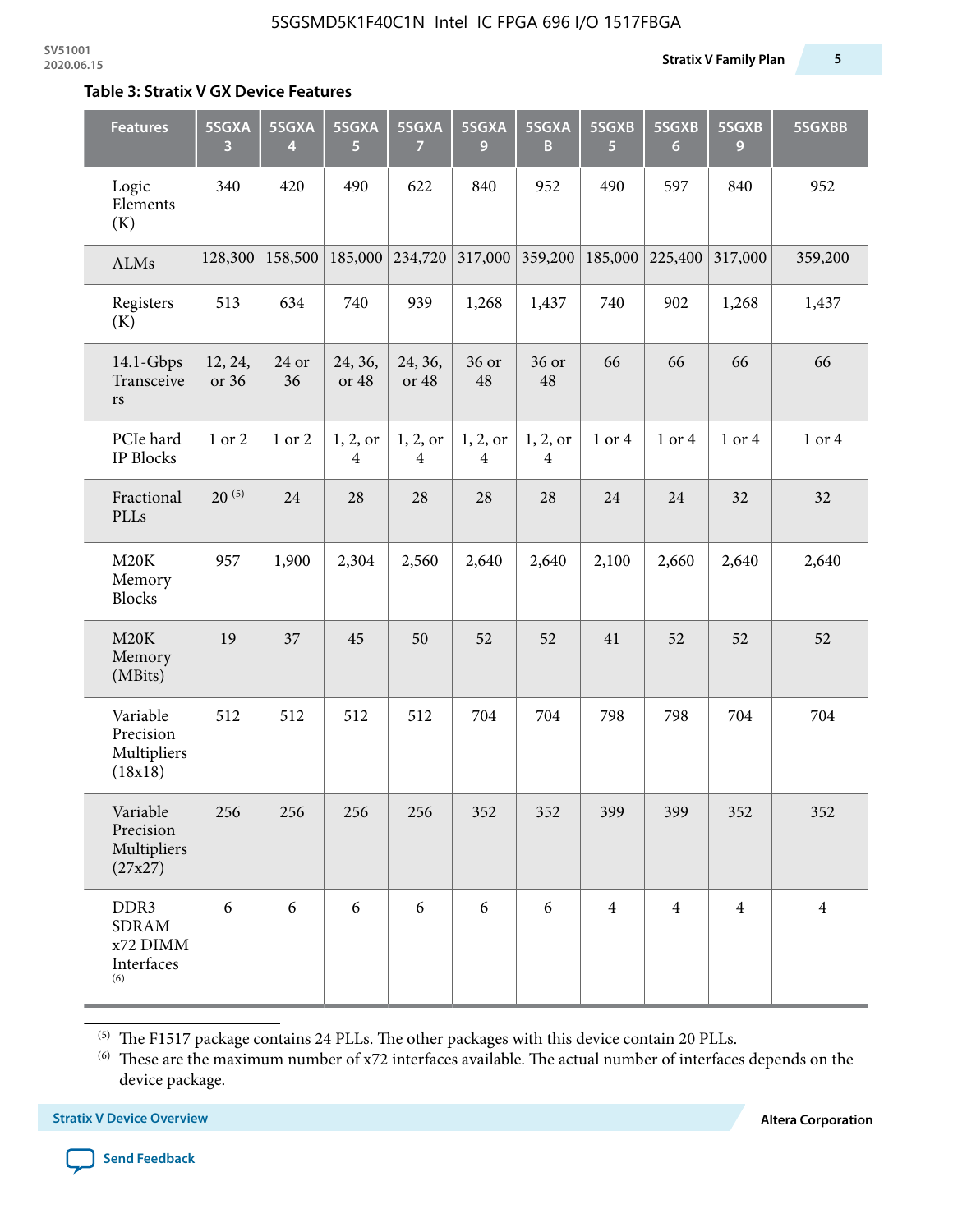#### **6 Stratix V Family Plan**

|                                                                                 | User I/Os <sup>(1)</sup> , Full-Duplex LVDS, 14.1-Gbps Transceivers |                 |                 |                 |                                 |                                 |                |                |        |        |  |  |
|---------------------------------------------------------------------------------|---------------------------------------------------------------------|-----------------|-----------------|-----------------|---------------------------------|---------------------------------|----------------|----------------|--------|--------|--|--|
| Package <sup>(2)(3)</sup><br>$(7)$ (8)                                          | 5SGXA3                                                              |                 |                 |                 | 5SGXA9                          | 5SGXA<br>B                      |                | 5SGXB5 5SGXB6  | 5SGXB9 | 5SGXBB |  |  |
| EH29-<br>H780<br>$(33$ mm $)$                                                   | 360, 90,<br>$12^{\text{H}}$                                         |                 |                 |                 |                                 |                                 |                |                |        |        |  |  |
| HF35-<br>$F1152^{(9)}$<br>$(35$ mm $)$                                          | 432,<br>108, 24                                                     | 552,<br>138, 24 | 552,<br>138, 24 | 552,<br>138, 24 |                                 |                                 |                |                |        |        |  |  |
| KF35-<br>F1152<br>$(35$ mm $)$                                                  | 432,<br>108, 36                                                     | 432,<br>108, 36 | 432,<br>108, 36 | 432,<br>108, 36 |                                 |                                 |                |                |        |        |  |  |
| KF40-<br>F1517<br>$(40$ mm $)$<br>KH40-<br>H1517 <sup>(9)</sup><br>$(45$ mm $)$ | 696,<br>174, 36                                                     | 696,<br>174, 36 | 696,<br>174, 36 | 696,<br>174, 36 | 696,<br>174,<br>36 <sup>H</sup> | 696,<br>174,<br>36 <sup>H</sup> |                |                |        |        |  |  |
| NF40-<br>F1517 <sup>(4)</sup><br>$(40$ mm $)$                                   |                                                                     |                 | 600,<br>150, 48 | 600,<br>150, 48 |                                 |                                 |                |                |        |        |  |  |
| RF40-<br>F1517<br>$(40$ mm $)$                                                  |                                                                     |                 |                 |                 |                                 |                                 | 432,<br>108,66 | 432,<br>108,66 |        |        |  |  |

**Altera Corporation** 



<sup>(7)</sup> LVDS counts are full duplex channels. Each full duplex channel is one transmitter (TX) pair plus one receiver (RX) pair.

<sup>(8)</sup> A superscript  $H$  after the number of transceivers indicates that this device is only available in a hybrid package. Hybrid packages are slightly larger than conventional FBGAs. Refer to Altera's packaging documentation for more information.

<sup>(9)</sup> Migration between select Stratix V GX devices and Stratix V GS devices is available. For more information, refer to **Table 6**.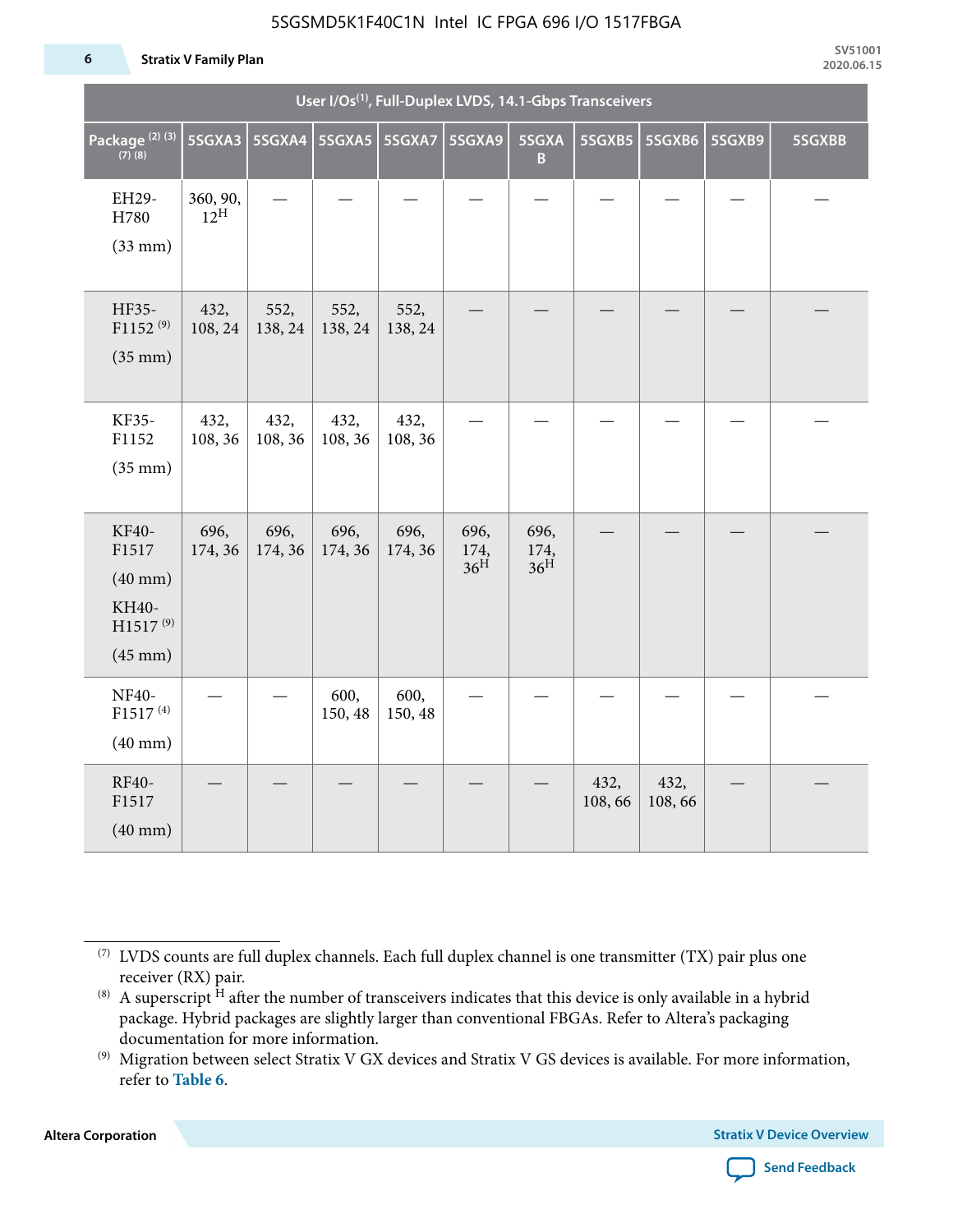|                                                    | User I/Os <sup>(1)</sup> , Full-Duplex LVDS, 14.1-Gbps Transceivers |               |                 |                 |                 |                 |                |                |                                 |                           |  |  |
|----------------------------------------------------|---------------------------------------------------------------------|---------------|-----------------|-----------------|-----------------|-----------------|----------------|----------------|---------------------------------|---------------------------|--|--|
| Package <sup>(2)(3)</sup><br>$(7)$ $(8)$           | 5SGXA3                                                              | <b>5SGXA4</b> |                 | 5SGXA5   5SGXA7 | 5SGXA9          | 5SGXA<br>B      | 5SGXB5         | <b>5SGXB6</b>  | <b>5SGXB9</b>                   | 5SGXBB                    |  |  |
| RF43-<br>F1760<br>(42.5)<br>mm)                    |                                                                     |               |                 |                 |                 |                 | 600,<br>150,66 | 600,<br>150,66 |                                 |                           |  |  |
| RH43-<br>H1760<br>$(45 \text{ mm})$                |                                                                     |               |                 |                 |                 |                 |                |                | 600,<br>150,<br>66 <sup>H</sup> | 600, 150, 66 <sup>H</sup> |  |  |
| NF45-<br>F1932 <sup>(9)</sup><br>$(45 \text{ mm})$ |                                                                     |               | 840,<br>210, 48 | 840,<br>210, 48 | 840,<br>210, 48 | 840,<br>210, 48 |                |                |                                 |                           |  |  |

#### **Table 4: Stratix V GS Device Features**

| <b>Features</b>                           | 5SGSD3       | 5SGSD4        | 5SGSD5       | 5SGSD6     | 5SGSD8     |
|-------------------------------------------|--------------|---------------|--------------|------------|------------|
| Logic Elements (K)                        | 236          | 360           | 457          | 583        | 695        |
| <b>ALMs</b>                               | 89,000       | 135,840       | 172,600      | 220,000    | 262,400    |
| Registers (K)                             | 356          | 543           | 690          | 880        | 1,050      |
| $14.1$ -Gbps<br>transceivers              | 12 or 24     | 12, 24, or 36 | 24 or 36     | 36 or 48   | 36 or 48   |
| PCIe hard IP<br>blocks                    | $\mathbf{1}$ | $\mathbf{1}$  | $\mathbf{1}$ | 1, 2, or 4 | 1, 2, or 4 |
| <b>Fractional PLLs</b>                    | 20           | $20^{(5)}$    | 24           | 28         | 28         |
| M20K Memory<br><b>Blocks</b>              | 688          | 957           | 2,014        | 2,320      | 2,567      |
| M20K Memory<br>(MBits)                    | 13           | 19            | 39           | 45         | 50         |
| Variable Precision<br>Multipliers (18x18) | 1,200        | 2,088         | 3,180        | 3,550      | 3,926      |
| Variable Precision<br>Multipliers (27x27) | 600          | 1,044         | 1,590        | 1,775      | 1,963      |

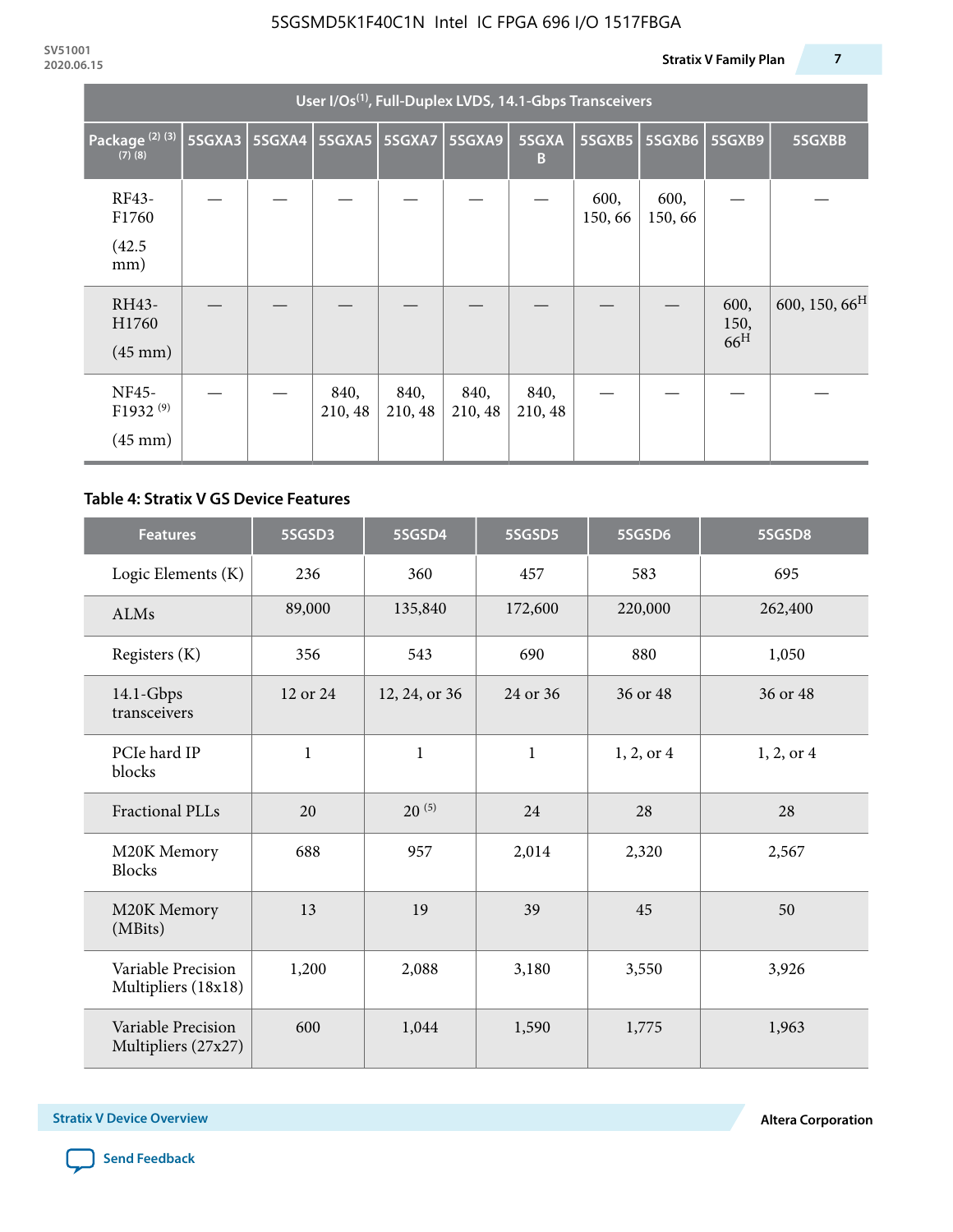**8 Stratix V Family Plan**

| <b>Features</b>                                                     | 5SGSD3                   | 5SGSD4          | 5SGSD5         | 5SGSD6       | 5SGSD8       |  |  |  |  |  |  |
|---------------------------------------------------------------------|--------------------------|-----------------|----------------|--------------|--------------|--|--|--|--|--|--|
| DDR3 SDRAM x72<br>DIMM Interfaces                                   | $\overline{2}$           | $\overline{4}$  | $\overline{4}$ | 6            | 6            |  |  |  |  |  |  |
| User I/Os <sup>(1)</sup> , Full-Duplex LVDS, 14.1-Gbps Transceivers |                          |                 |                |              |              |  |  |  |  |  |  |
| Package (2) (3) (7) (8)                                             | 5SGSD3                   | 5SGSD4          | 5SGSD5         | 5SGSD6       | 5SGSD8       |  |  |  |  |  |  |
| EH29-H780<br>$(33 \text{ mm})$                                      | $360, 90, 12^{\text{H}}$ | 360, 90, $12^H$ |                |              |              |  |  |  |  |  |  |
| HF35-F1152 <sup>(9)</sup><br>$(35 \text{ mm})$                      | 432, 108, 24             | 432, 108, 24    | 552, 138, 24   |              |              |  |  |  |  |  |  |
| KF40-F1517 <sup>(9)</sup><br>$(40 \text{ mm})$                      |                          | 696, 174, 36    | 696, 174, 36   | 696, 174, 36 | 696, 174, 36 |  |  |  |  |  |  |
| NF45-F1932 <sup>(9)</sup><br>$(45 \text{ mm})$                      |                          |                 |                | 840, 210, 48 | 840, 210, 48 |  |  |  |  |  |  |

#### **Table 5: Stratix V E Device Features**

| <b>Features</b>                        | 5SEE9   | 5SEEB   |
|----------------------------------------|---------|---------|
| Logic Elements (K)                     | 840     | 952     |
| ALMs                                   | 317,000 | 359,200 |
| Registers (K)                          | 1,268   | 1,437   |
| <b>Fractional PLLs</b>                 | 28      | 28      |
| M20K Memory Blocks                     | 2,640   | 2,640   |
| M20K Memory (MBits)                    | 52      | 52      |
| Variable Precision Multipliers (18x18) | 704     | 704     |
| Variable Precision Multipliers (27x27) | 352     | 352     |
| DDR3 SDRAM x72 DIMM Interfaces         | 6       | 6       |

**Altera Corporation** 

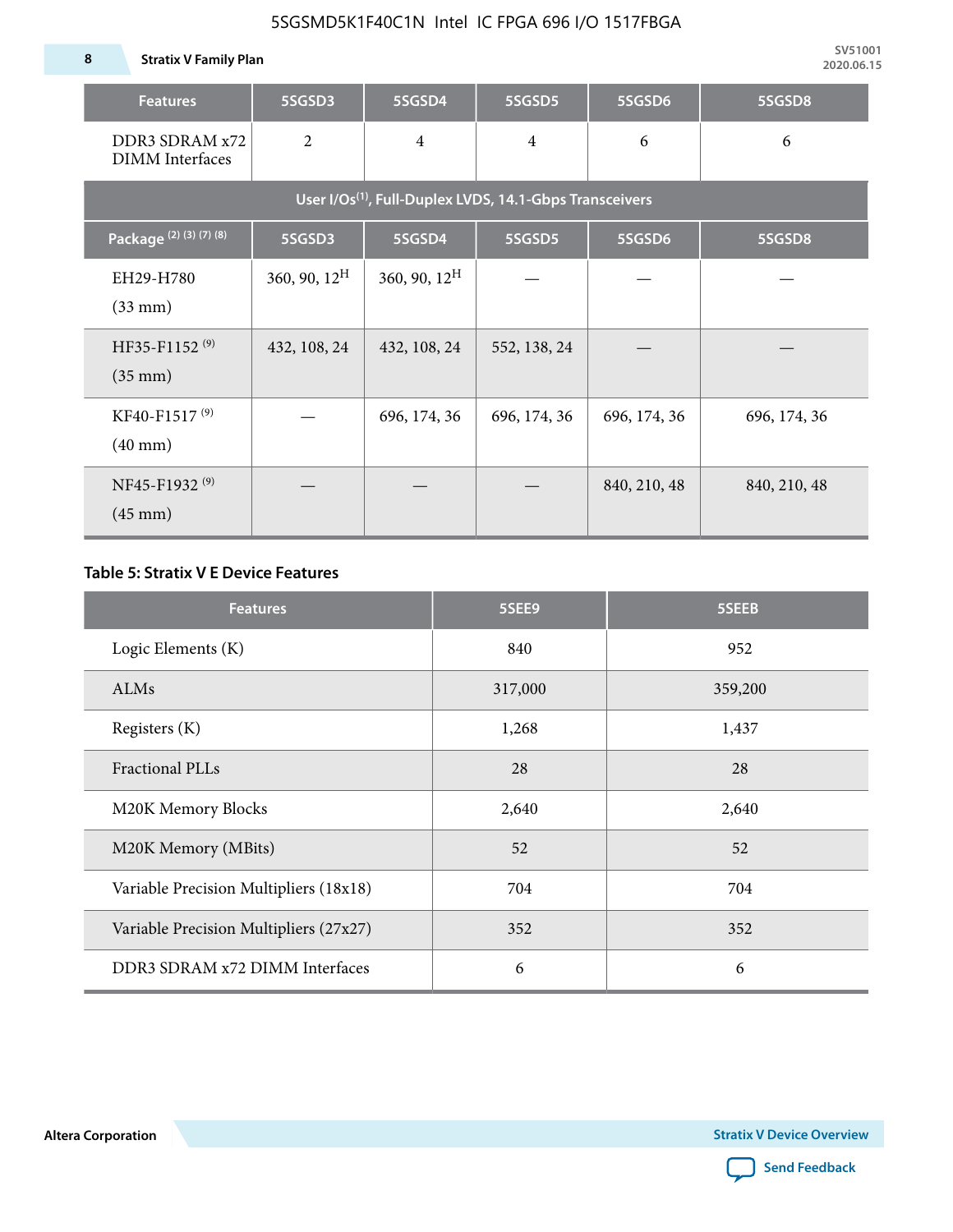| 2020.06.15 |                                    |                                       | <b>Stratix V Family Plan</b> | 9 |
|------------|------------------------------------|---------------------------------------|------------------------------|---|
|            |                                    | User I/Os $^{(1)}$ , Full-Duplex LVDS |                              |   |
|            | Package <sup>(2)</sup> (3) (7) (8) | 5SEE9                                 | 5SEEB                        |   |
|            | H40-H1517<br>$(45 \text{ mm})$     | 696, $174^{\text{H}}$                 | 696, $174^H$                 |   |
|            | F45-F1932<br>$(45 \text{ mm})$     | 840, 210                              | 840, 210                     |   |

#### **Table 6: Device Migration List Across All Stratix V Device Variants**

|                             |               | Package                            |                |                                           |                                                           |                |               |                |                                    |               |                |
|-----------------------------|---------------|------------------------------------|----------------|-------------------------------------------|-----------------------------------------------------------|----------------|---------------|----------------|------------------------------------|---------------|----------------|
|                             | EH29-<br>H780 | HF35-<br>F1152 <sup>(</sup><br>10) | KF35-<br>F1152 | KF40-<br>F1517/<br>KH40-<br>H1517<br>(11) | NF40/<br><b>KF40-</b><br>F1517 <sup>(1</sup><br>$2)$ (13) | RF40-<br>F1517 | H40-<br>H1517 | RF43-<br>F1760 | NF45-<br>F1932 <sup>(</sup><br>11) | F45-<br>F1932 | RH43-<br>H1760 |
| <b>Stratix V GX devices</b> |               |                                    |                |                                           |                                                           |                |               |                |                                    |               |                |
| A3                          | Yes           | Yes                                | Yes            | Yes                                       |                                                           |                |               |                |                                    |               |                |
| A4                          |               | Yes                                | Yes            | Yes                                       |                                                           |                |               |                |                                    |               |                |
| A <sub>5</sub>              |               | Yes                                | Yes            | Yes                                       | Yes                                                       |                |               |                | Yes                                |               |                |
| A7                          |               | Yes                                | Yes            | Yes                                       | Yes                                                       |                |               |                | Yes                                |               |                |
| A <sub>9</sub>              |               |                                    |                | Yes                                       |                                                           |                |               |                | Yes                                |               |                |
| AB                          |               |                                    |                | Yes                                       |                                                           |                |               |                | Yes                                |               |                |
| B <sub>5</sub>              |               |                                    |                |                                           |                                                           | Yes            |               | Yes            |                                    |               |                |
| B <sub>6</sub>              |               |                                    |                |                                           |                                                           | Yes            |               | Yes            |                                    |               |                |
| <b>B9</b>                   |               |                                    |                |                                           |                                                           |                |               |                |                                    |               | Yes            |
| <b>BB</b>                   |               |                                    |                |                                           |                                                           |                |               |                |                                    |               | Yes            |

 $(10)$  All devices in this column are in the HF35 package and have twenty-four 14.1-Gbps transceivers.



<sup>(11)</sup> Different devices within this column have small differences in the overall package height. When multiple Stratix V devices with different package heights are placed on a single board, a single-piece heatsink may not cover the devices evenly. Refer to *AN 670: Thermal Solutions to Address Height Variation in Stratix V Packages*.

<sup>(12)</sup> The 5SGTC5/7 devices in the KF40 package have four 28.05-Gbps transceivers and thirty-two 12.5-Gbps transceivers. Other devices in this column are in the NF40 package and have forty-eight 14.1-Gbps transceivers.

<sup>(13)</sup> For more information, refer to *AN 644: Migration Between Stratix V GX and Stratix V GT Devices*.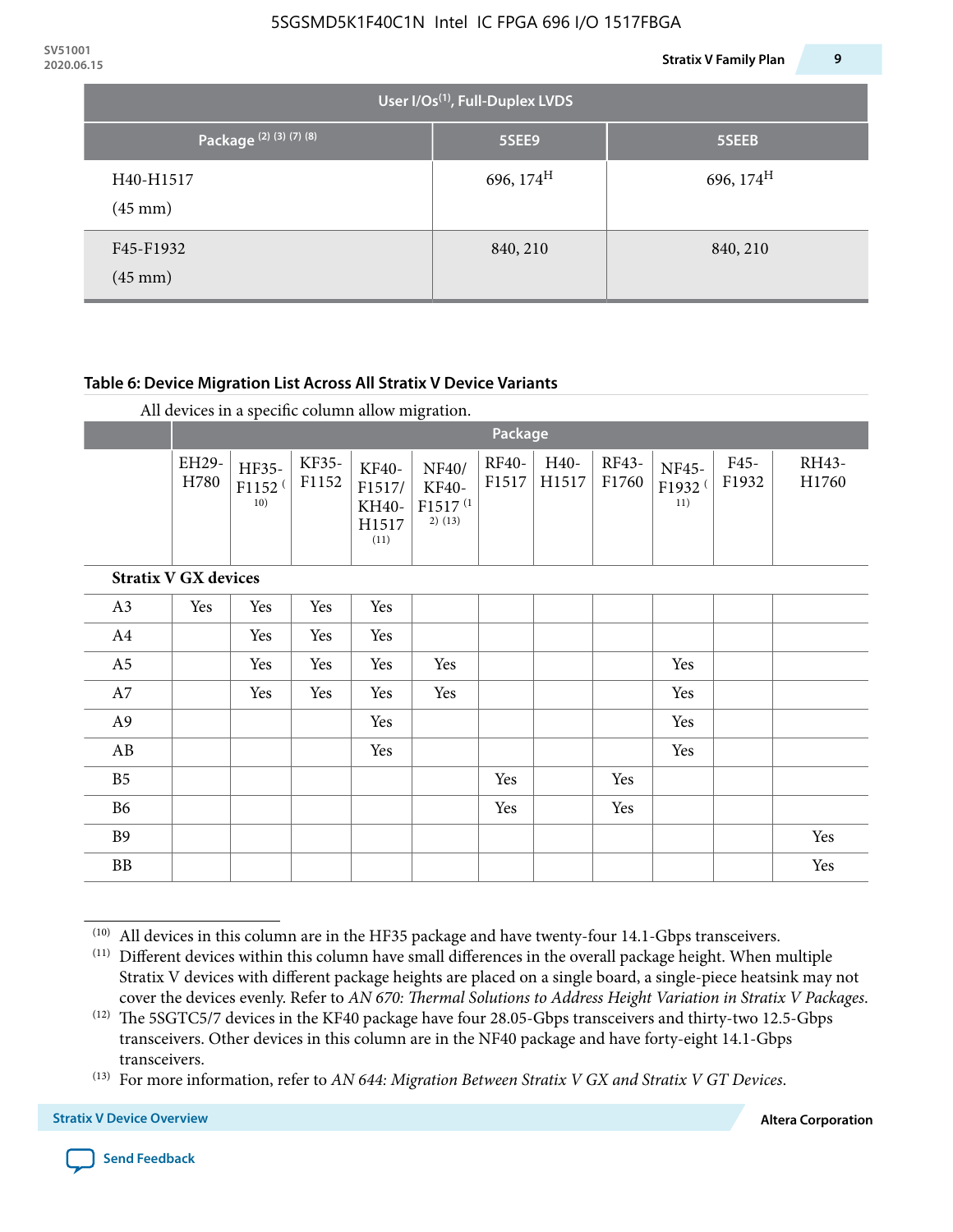#### **10 Low-Power Serial Transceivers**

**Package**

| C <sub>5</sub>              |     |     |  |     | Yes |  |     |  |     |     |  |
|-----------------------------|-----|-----|--|-----|-----|--|-----|--|-----|-----|--|
| C7                          |     |     |  |     | Yes |  |     |  |     |     |  |
| <b>Stratix V GS devices</b> |     |     |  |     |     |  |     |  |     |     |  |
| D <sub>3</sub>              | Yes | Yes |  |     |     |  |     |  |     |     |  |
| D <sub>4</sub>              | Yes | Yes |  | Yes |     |  |     |  |     |     |  |
| D <sub>5</sub>              |     | Yes |  | Yes |     |  |     |  |     |     |  |
| D <sub>6</sub>              |     |     |  | Yes |     |  |     |  | Yes |     |  |
| D <sub>8</sub>              |     |     |  | Yes |     |  |     |  | Yes |     |  |
| <b>Stratix V E devices</b>  |     |     |  |     |     |  |     |  |     |     |  |
| E <sub>9</sub>              |     |     |  |     |     |  | Yes |  |     | Yes |  |
| EB                          |     |     |  |     |     |  | Yes |  |     | Yes |  |

**Note:** To verify the pin migration compatibility, use the Pin Migration View window in the Quartus II software Pin Planner.

#### **Related Information**

• **[Altera Product Selector](http://www.altera.com/products/selector/psg-selector.html#)**

Provides the latest information about Altera products.

- **[For more information about verifying the pin migration compatibility, refer to the I/O](http://www.altera.com/literature/hb/qts/qts_qii52013.pdf) [Management chapter in volume 2 of the Quartus II Handbook.](http://www.altera.com/literature/hb/qts/qts_qii52013.pdf)**
- **[For full package details, refer to the Package information datasheet for Altera devices.](http://www.altera.com/support/devices/packaging/specifications/pkg-pin/spe-index.jsp)**
- **[AN 644: Migration Between Stratix V GX and Stratix V GT Devices](http://www.altera.com/literature/an/an644.pdf)**
- **[AN 670: Thermal Solutions to Address Height Variation in Stratix V Packages](http://www.altera.com/literature/an/an670.pdf)**

### **Low-Power Serial Transceivers**

Stratix V FPGAs deliver the industry's most flexible transceivers with the highest bandwidth from 600 Mbps to 28.05 Gbps, low bit error ratio (BER), and low power. Stratix V transceivers have many enhancements to improve flexibility and robustness. These enhancements include robust analog receiver clock and data recovery (CDR), advanced pre-emphasis, and equalization. In addition, each channel provides full featured embedded PCS hard IP to simplify the design, lower the power, and save valuable core resources.

Stratix V transceivers are compliant with a wide range of standard protocols and data rates and are equipped with a variety of signal conditioning features to support backplane, optical module, and chip-tochip applications.

Stratix V transceivers are located on the left and right sides of the device, as shown in the figure below. The transceivers are isolated from the rest of the chip to prevent core and I/O noise from coupling into the transceivers, thereby ensuring optimal signal integrity. The transceiver channels consist of the physical medium attachment (PMA), PCS, and high-speed clock networks. You can also configure unused transceiver PMA channels as additional transmitter PLLs.

**Altera Corporation Stratix V Device Overview**

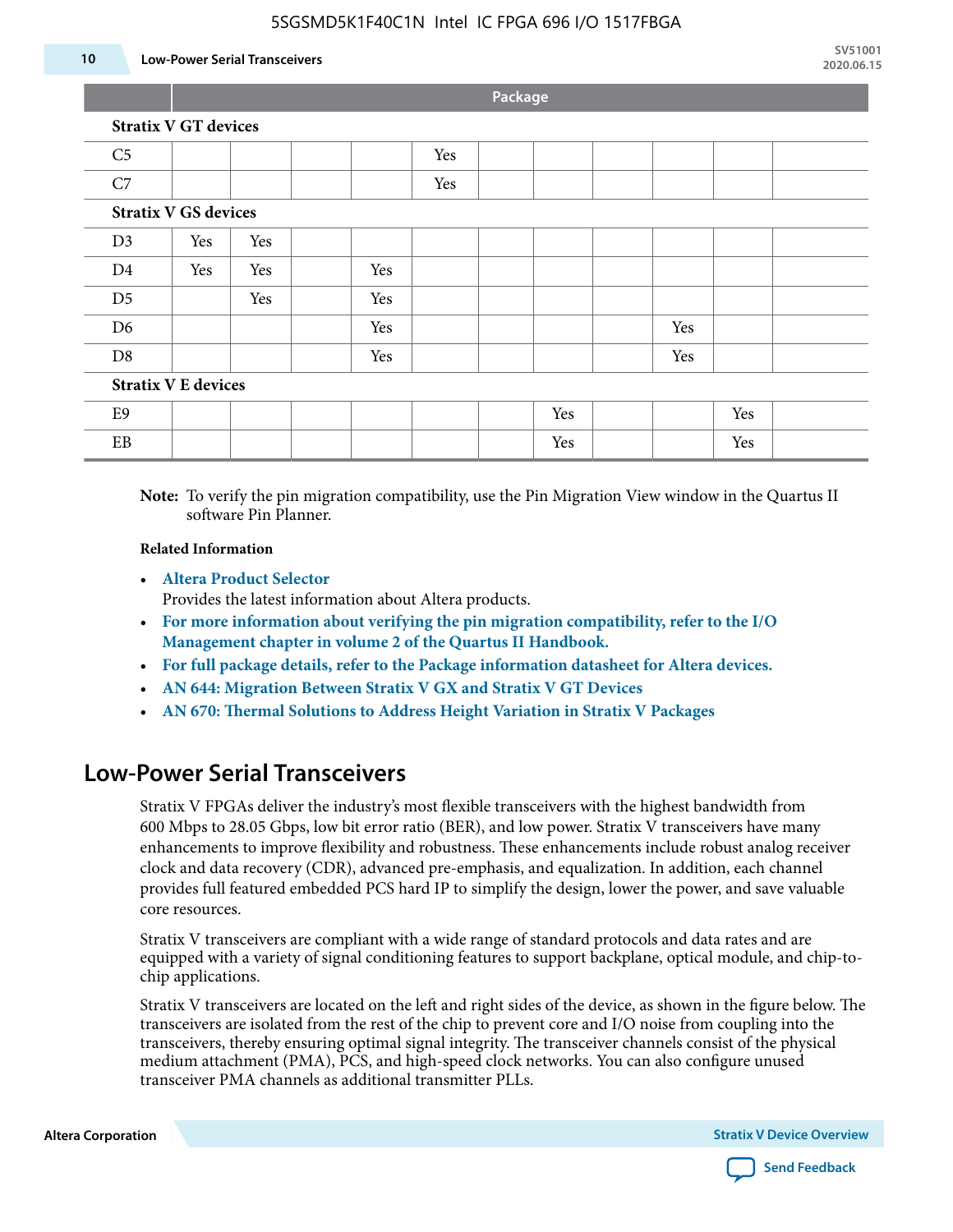#### **Figure 1: Stratix V GT, GX, and GS Device Chip View**

This figure represents one variant of a Stratix V device with transceivers. Other variants may have a different floorplan than the one shown here.



(1) You can use the unused transceiver channels as additional transceiver transmitter PLLs.

The following table lists the PMA features for the Stratix V transceivers.

#### **Table 7: Transceiver PMA Features**

| <b>Feature</b>        | <b>Capability</b>                                                                              |
|-----------------------|------------------------------------------------------------------------------------------------|
| Chip-to-chip support  | 28.05 Gbps and 12.5 Gbps (Stratix V GT devices) and<br>14.1 Gbps (Stratix V GX and GS devices) |
| Backplane support     | 12.5 Gbps (Stratix V GX, GS, and GT devices)                                                   |
| Cable driving support | PCIe cable and eSATA applications                                                              |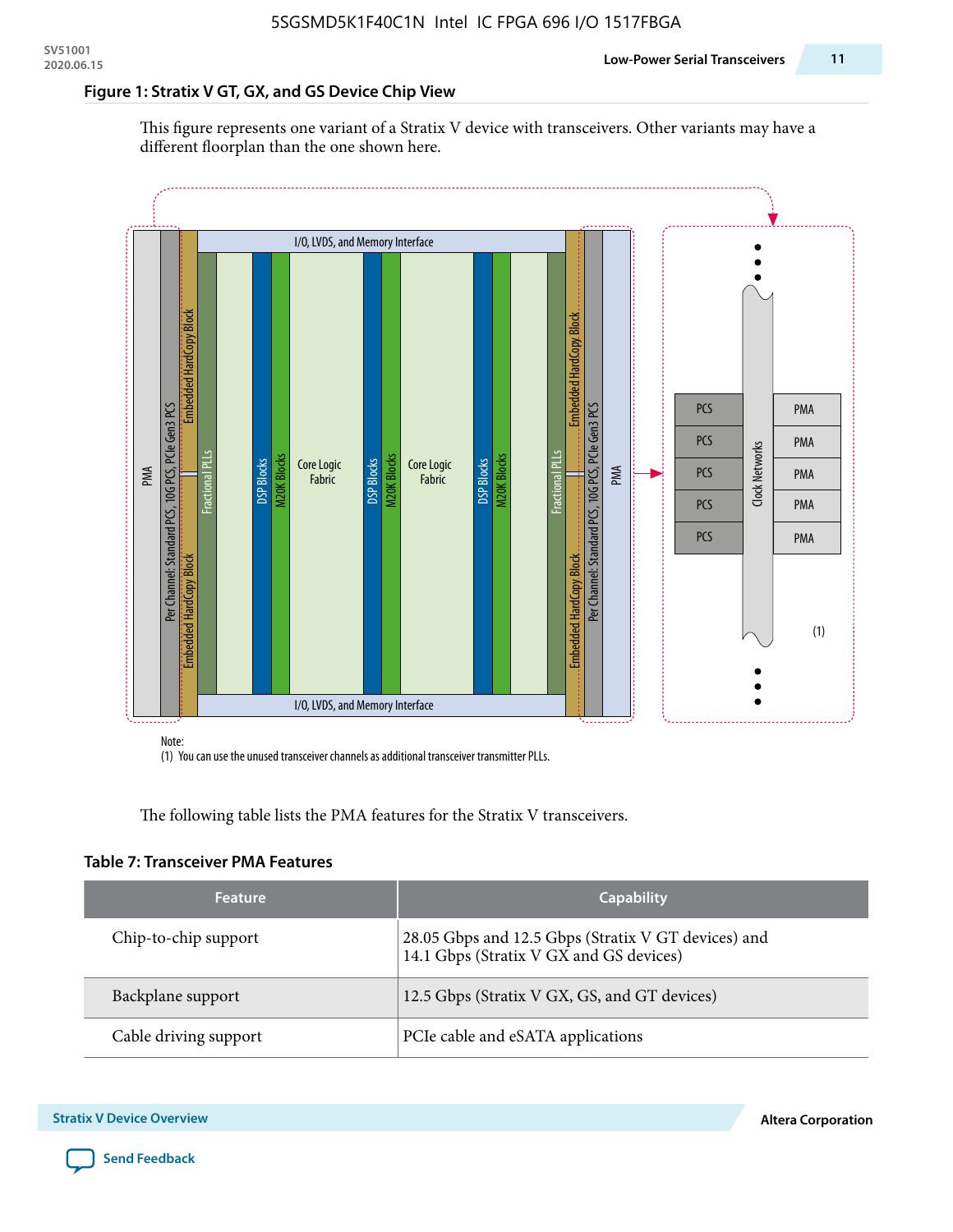**12 Low-Power Serial Transceivers**

| <b>Feature</b>                                      | <b>Capability</b>                                                                                                                                                         |
|-----------------------------------------------------|---------------------------------------------------------------------------------------------------------------------------------------------------------------------------|
| Optical module support with EDC                     | 10G Form-factor Pluggable (XFP), Small Form-factor Pluggable<br>(SFP+), Quad Small Form-factor Pluggable (QSFP), CXP, 100G<br>Pluggable (CFP), 100G Form-factor Pluggable |
| Continuous Time Linear Equalization<br>(CTLE)       | Receiver 4-stage linear equalization to support high-attenuation<br>channels                                                                                              |
| Decision Feedback Equalization (DFE)                | Receiver 5-tap digital equalizer to minimize losses and crosstalk                                                                                                         |
| Adaptive equalization (AEQ)                         | Adaptive engine to automatically adjust equalization to<br>compensate for changes over time                                                                               |
| PLL-based clock recovery                            | Superior jitter tolerance versus phase interpolation techniques                                                                                                           |
| Programmable deserialization and word<br>alignment  | Flexible deserialization width and configurable word alignment<br>patterns                                                                                                |
| Transmitter equalization (pre-emphasis)             | Transmitter driver 4-tap pre-emphasis and de-emphasis for<br>protocol compliance under lossy conditions                                                                   |
| Ring and LC oscillator transmitter PLLs             | Choice of transmitter PLLs per channel, optimized for specific<br>protocols and applications                                                                              |
| On-chip instrumentation (EyeQ data-<br>eye monitor) | Allows non-intrusive on-chip monitoring of both width and<br>height of the data eye                                                                                       |
| Dynamic reconfiguration                             | Allows reconfiguration of single channels without affecting<br>operation of other channels                                                                                |
| Protocol support                                    | Compliance with over 50 industry standard protocols in the<br>range of 600 Mbps to 28.05 Gbps                                                                             |

The Stratix V core logic connects to the PCS through an 8-, 10-, 16-, 20-, 32-, 40-, 64-, or 66-bit interface, depending on the transceiver data rate and protocol. Stratix V devices contain PCS hard IP to support PCIe Gen3, Gen2, Gen1, Interlaken, 10GE, XAUI, GbE, SRIO, CPRI, and GPON protocols. All other standard and proprietary protocols are supported through the transceiver PCS hard IP. The following table lists the transceiver PCS features.

#### **Table 8: Transceiver PCS Features**

| <b>Protocol</b> | Data Rates (Gbps)     | <b>Transmitter Data Path</b>                                                                  | <b>Receiver Data Path</b>                                                                                  |
|-----------------|-----------------------|-----------------------------------------------------------------------------------------------|------------------------------------------------------------------------------------------------------------|
| Custom PHY      | $0.6 \text{ to } 8.5$ | Phase compensation FIFO, byte<br>serializer, 8B/10B encoder,<br>bit-slip, and channel bonding | Word aligner, de-skew FIFO,<br>rate match FIFO, 8B/10B<br>decoder, byte deserializer, and<br>byte ordering |

**Altera Corporation** 

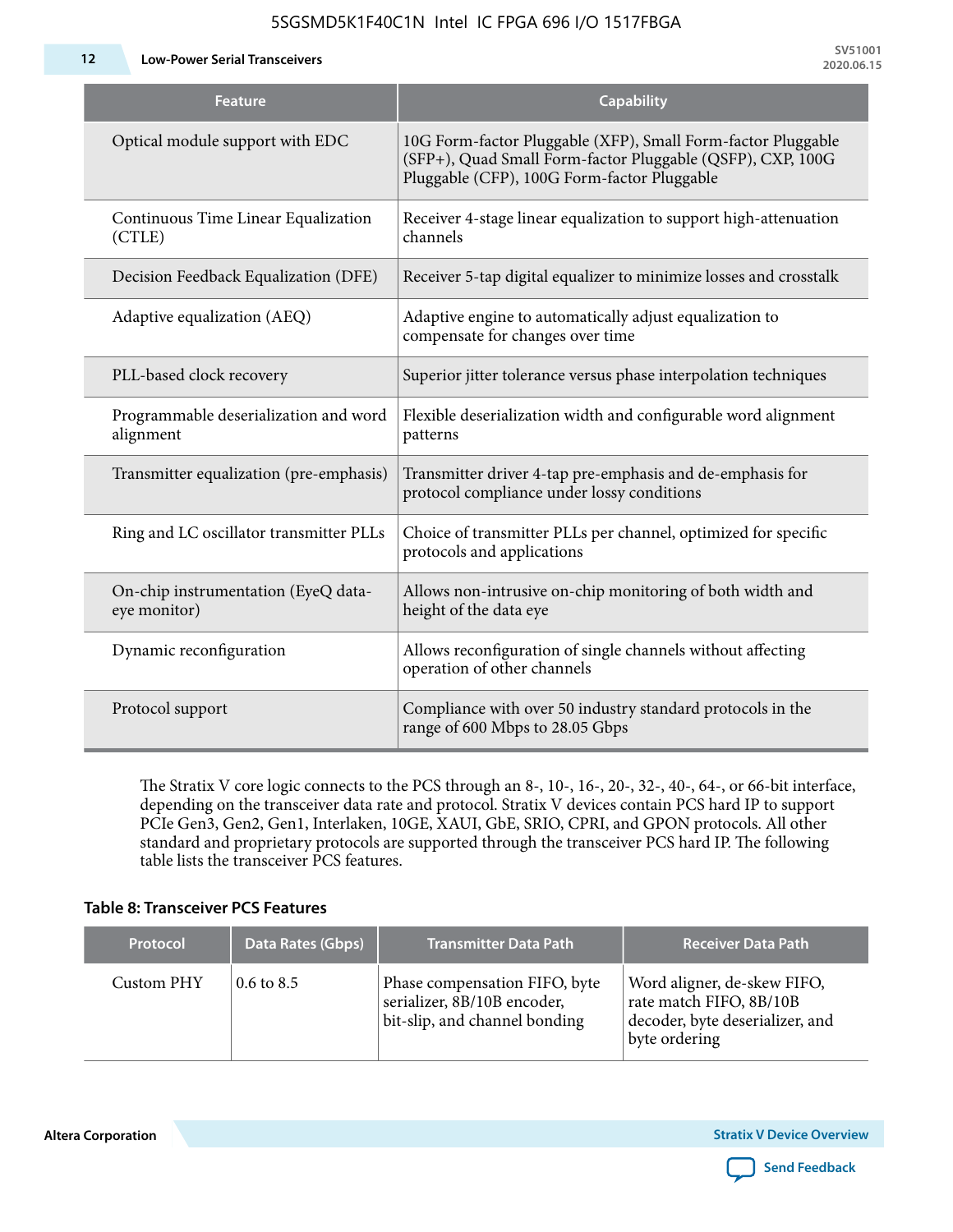**SV51001**

### **2020.06.15 PCIe Gen3, Gen2, and Gen1 Hard IP (Embedded HardCopy Block) 13**

| Protocol                         | Data Rates (Gbps) | <b>Transmitter Data Path</b>                                                                   | <b>Receiver Data Path</b>                                                                                                               |
|----------------------------------|-------------------|------------------------------------------------------------------------------------------------|-----------------------------------------------------------------------------------------------------------------------------------------|
| Custom 10G<br><b>PHY</b>         | 9.98 to 14.1      | TX FIFO, gear box, and bit-slip                                                                | RX FIFO and gear box                                                                                                                    |
| x1, x4, x8 PCIe<br>Gen1 and Gen2 | 2.5 and 5.0       | Same as custom PHY plus PIPE<br>2.0 interface to core logic                                    | Same as custom PHY plus<br>PIPE 2.0 interface to core logic                                                                             |
| x1, x4, x8 PCIe<br>Gen3          | $\,8\,$           | Phase compensation FIFO,<br>encoder, scrambler, gear box, and<br>bit-slip                      | Block synchronization, rate<br>match FIFO, decoder,<br>de-scrambler, and phase<br>compensation FIFO                                     |
| 10G Ethernet                     | 10.3125           | TX FIFO, 64/66 encoder,<br>scrambler, and gear box                                             | RX FIFO, 64/66 decoder,<br>de-scrambler, block synchro-<br>nization, and gear box                                                       |
| Interlaken                       | 4.9 to 14.1       | TX FIFO, frame generator,<br>CRC-32 generator, scrambler,<br>disparity generator, and gear box | RX FIFO, frame generator,<br>CRC-32 checker, frame<br>decoder, descrambler,<br>disparity checker, block<br>synchronization, and gearbox |
| OTN 40 and<br>100                | $(4+1)$ x 11.3    | TX FIFO, channel bonding, and<br>byte serializer                                               | RX FIFO, lane deskew, and<br>byte de-serializer                                                                                         |
|                                  | $(10+1)$ x 11.3   |                                                                                                |                                                                                                                                         |
| GbE                              | 1.25              | Same as custom PHY plus GbE<br>state machine                                                   | Same as custom PHY plus<br>GbE state machine                                                                                            |
| <b>XAUI</b>                      | 3.125 to 4.25     | Same as custom PHY plus XAUI<br>state machine for bonding four<br>channels                     | Same as custom PHY plus<br>XAUI state machine for re-<br>aligning four channels                                                         |
| <b>SRIO</b>                      | 1.25 to 6.25      | Same as custom PHY plus SRIO<br>V2.1 compliant x2 and x4 channel $ $<br>bonding                | Same as custom PHY plus<br>SRIO V2.1compliant x2 and<br>x4 deskew state machine                                                         |
| <b>CPRI</b>                      | 0.6144 to 9.83    | Same as custom PHY plus TX<br>deterministic latency                                            | Same as custom PHY plus RX<br>deterministic latency                                                                                     |
| <b>GPON</b>                      | 1.25, 2.5, and 10 | Same as custom PHY                                                                             | Same as custom PHY                                                                                                                      |

# **PCIe Gen3, Gen2, and Gen1 Hard IP (Embedded HardCopy Block)**

Stratix V devices have PCIe hard IP designed for performance, ease-of-use, and increased functionality. The PCIe hard IP consists of the PCS, data link, and transaction layers. The PCIe hard IP supports Gen3, Gen2, and Gen1 end point and root port up to x8 lane configurations.

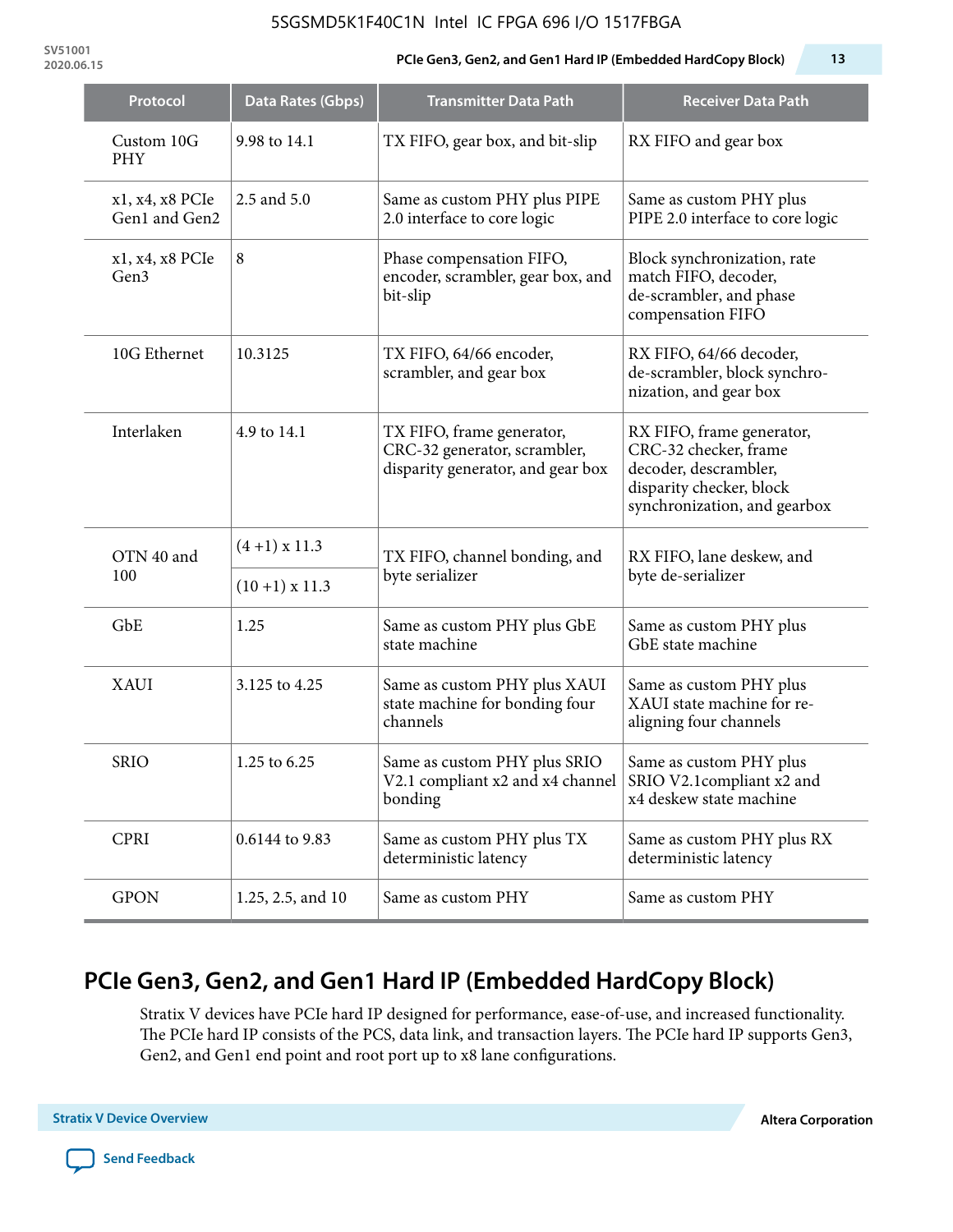#### **14 External Memory and GPIO**

The Stratix V PCIe hard IP operates independently from the core logic, which allows the PCIe link to wake up and complete link training in less than 100 ms while the Stratix V device completes loading the programming file for the rest of the FPGA. The PCIe hard IP also provides added functionality, which helps support emerging features such as Single Root I/O Virtualization (SR-IOV) or optional protocol extensions. In addition, the Stratix V device PCIe hard IP has improved end-to-end data path protection using ECC and enables device CvP.

In all Stratix V devices, the primary PCIe hard IP that supports CvP is always in the bottom left corner of the device (IOBANK\_B0L) when viewing the die from the top.

### **External Memory and GPIO**

Each Stratix V I/O block has a hard FIFO that improves the resynchronization margin as data is transferred from the external memory to the FPGA.

The hard FIFO also lowers PHY latency, resulting in higher random access performance. GPIOs include on-chip dynamic termination to reduce the number of external components and minimize reflections. On-package decoupling capacitors suppress noise on the power lines, which reduce noise coupling into the I/Os. Memory banks are isolated to prevent core noise from coupling to the output, thus reducing jitter and providing optimal signal integrity.

The external memory interface block uses advanced calibration algorithms to compensate for process, voltage and temperature (PVT) variations in the FPGA and external memory components. The advanced algorithms ensure maximum bandwidth and a robust timing margin across all conditions. Stratix V devices deliver a complete memory solution with the High Performance Memory Controller II (HPMC II) and UniPHY MegaCore® IP that simplifies a design for today's advanced memory modules. The following table lists external memory interface block performance.

| Interface         | Performance (MHz) |
|-------------------|-------------------|
| DDR3              | 933               |
| DDR <sub>2</sub>  | 400               |
| QDR II            | 350               |
| $QDR II+$         | 550               |
| <b>RLDRAM II</b>  | 533               |
| <b>RLDRAM III</b> | 800               |

#### **Table 9: External Memory Interface Performance**

The specifications listed in this table are performance targets. For a current achievable performance, use the *External Memory Interface Spec Estimator*.

#### **Related Information**

**[External Memory Interface Spec Estimator](http://www.altera.com/technology/memory/estimator/mem-emif-index.html)**

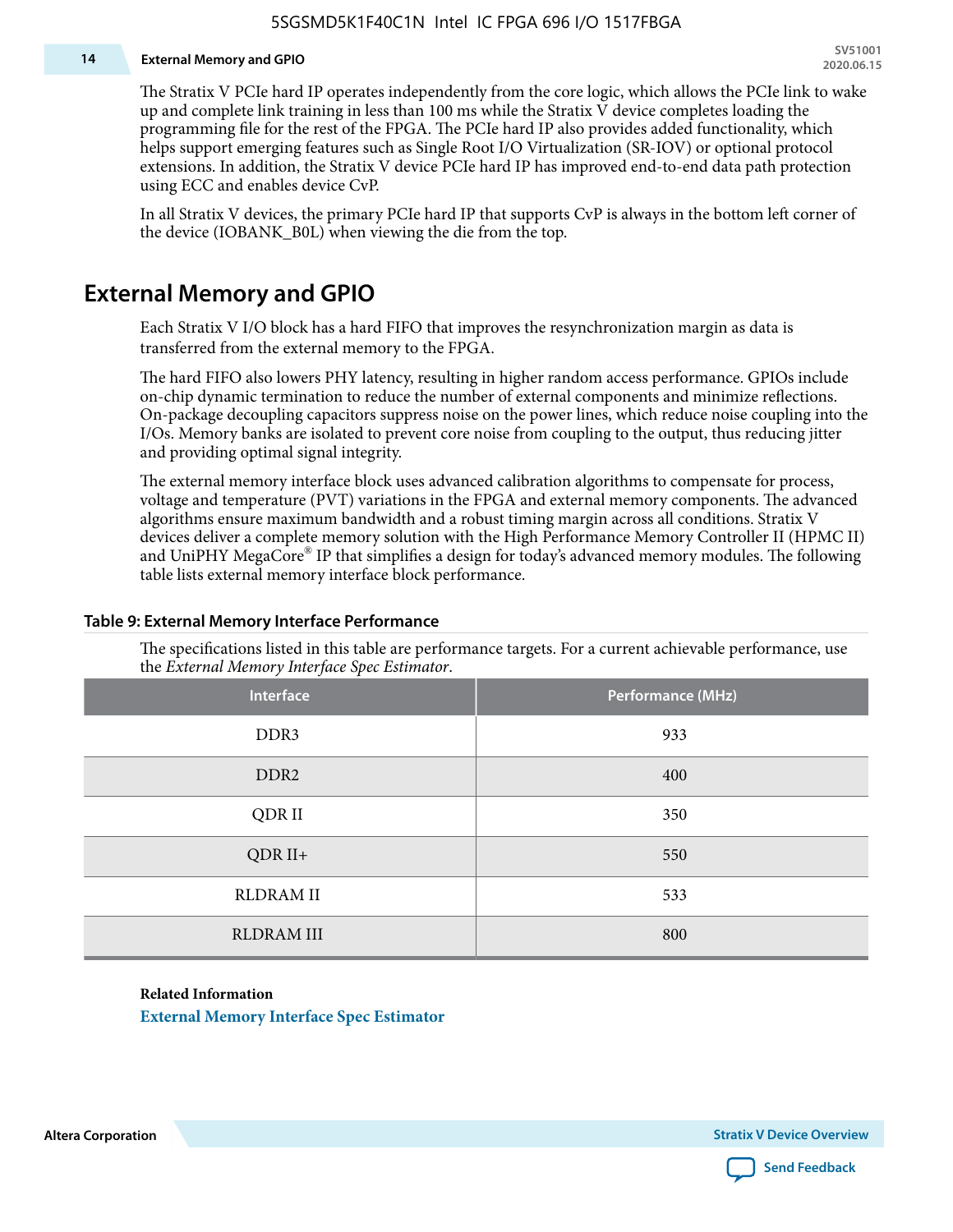# **Adaptive Logic Module**

Stratix V devices use an improved ALM to implement logic functions more efficiently. The Stratix V ALM has eight inputs with a fracturable look-up table (LUT), two dedicated embedded adders, and four dedicated registers.

The Stratix V ALM has the following enhancements:

- Packs 6% more logic when compared with the ALM found in Stratix IV devices.
- Implements select 7-input LUT-based functions, all 6-input logic functions, and two independent functions consisting of smaller LUT sizes (such as two independent 4-input LUTs) to optimize core usage.
- Adds more registers (four registers per 8-input fracturable LUT). More registers allow Stratix V devices to maximize core performance at a higher core logic usage and provides easier timing closure for register-rich and heavily pipelined designs.

The Quartus II software leverages the Stratix V ALM logic structure to deliver the highest performance, optimal logic usage, and lowest compile times. The Quartus II software simplifies design re-use because it automatically maps legacy Stratix designs into the new Stratix V ALM architecture.

# **Clocking**

The Stratix V device core clock network is designed to support 800-MHz fabric operations and 1,066-MHz and 1,600-Mbps external memory interfaces.

The clock network architecture is based on Altera's proven global, quadrant, and peripheral clock structure, which is supported by dedicated clock input pins and fractional clock synthesis PLLs. The Quartus II software identifies all unused sections of the clock network and powers them down, which reduces power consumption.

# **Fractional PLL**

Stratix V devices contain up to 32 fractional PLLs.

You can use the fractional PLLs to reduce both the number of oscillators required on the board and the clock pins used in the FPGA by synthesizing multiple clock frequencies from a single reference clock source. In addition, you can use the fractional PLLs for clock network delay compensation, zero delay buffering, and transmitter clocking for transceivers. Fractional PLLs can be individually configured for integer mode or fractional mode with third-order delta-sigma modulation.

# **Embedded Memory**

Stratix V devices contain two types of embedded memory blocks: MLAB (640-bit) and M20K (20-Kbit). MLAB blocks are ideal for wide and shallow memories. M20K blocks are useful for supporting larger memory configurations and include ECC.

Both types of memory blocks operate up to 600 MHz and can be configured to be a single- or dual-port RAM, FIFO, ROM, or shift register. These memory blocks are flexible and support a number of memory configurations, as shown in the following table.

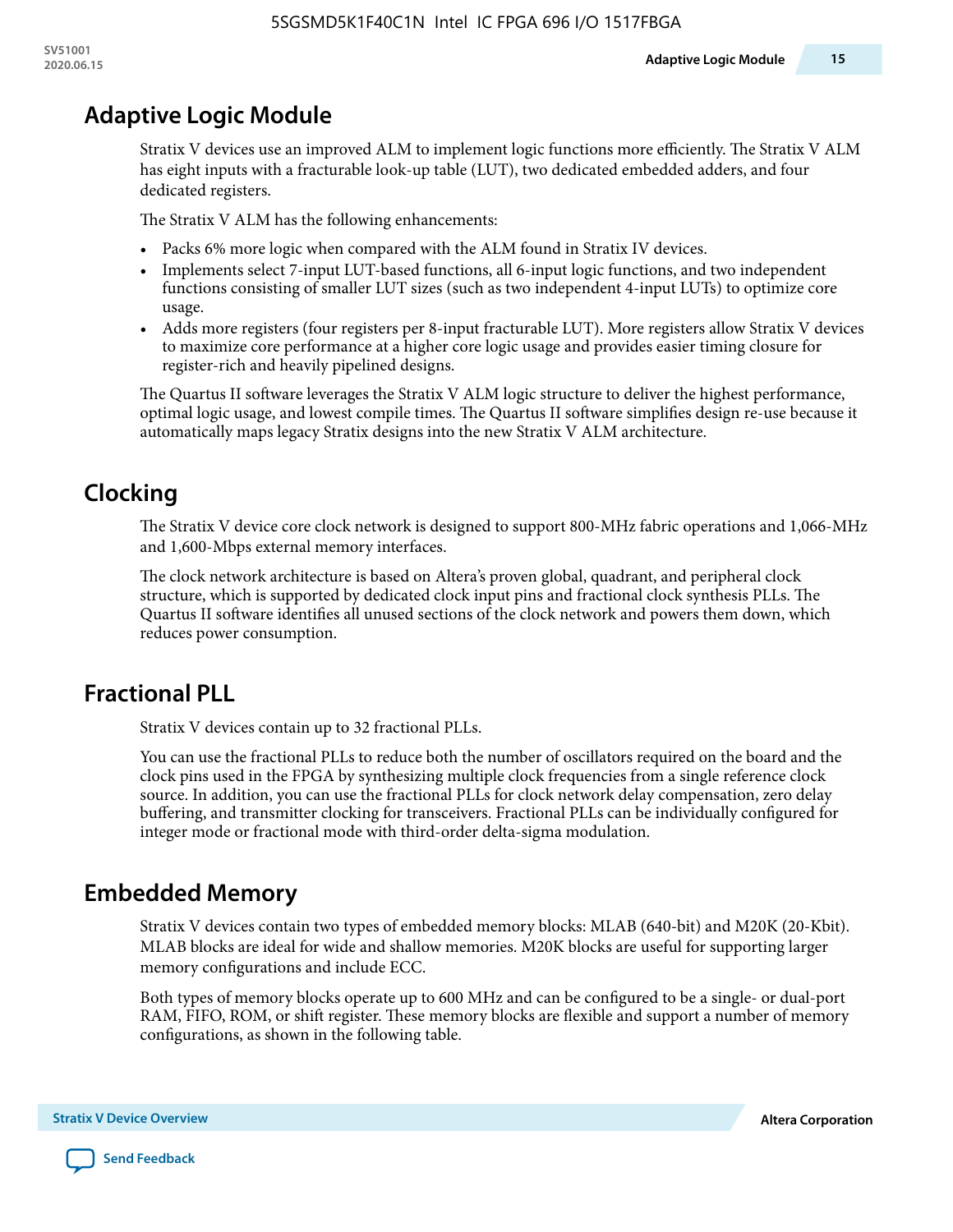#### **16 Variable Precision DSP Block**

**SV51001 2020.06.15**

#### **Table 10: Embedded Memory Block Configuration**

| MLAB (640 Bits) | M20K (20,480 Bits) |
|-----------------|--------------------|
|                 | 512x40             |
|                 | 1Kx20              |
| 32x20           | 2Kx10              |
| 64x10           | 4Kx5               |
|                 | 8Kx2               |
|                 | 16Kx1              |

The Quartus II software simplifies design re-use by automatically mapping memory blocks from legacy Stratix devices into the Stratix V memory architecture.

### **Variable Precision DSP Block**

Stratix V FPGAs feature the industry's first variable precision DSP block that you can configure to natively support signal processing with precision ranging from 9x9 to 36x36.

You can independently configure each DSP block at compile time as either a dual 18x18 multiply accumulate or a single 27x27 multiply accumulate. With a dedicated 64-bit cascade bus, you can cascade multiple variable precision DSP blocks to implement even higher precision DSP functions efficiently. The following table describes how variable precision is accommodated within a DSP block or by using multiple blocks.

| <b>Multiplier Size</b><br>(bits) | <b>DSP Block Resources</b>          | <b>Expected Usage</b>                                      |
|----------------------------------|-------------------------------------|------------------------------------------------------------|
| 9x9                              | 1/3 of variable precision DSP block | Low precision fixed point                                  |
| 18x18                            | 1/2 of variable precision DSP block | Medium precision fixed point                               |
| 27x27                            | 1 variable precision DSP block      | High precision fixed or single precision<br>floating point |
| 36x36                            | 2 variable precision DSP blocks     | Very high precision fixed point                            |

#### **Table 11: Variable Precision DSP Block Configurations**

Complex multiplication is common in DSP algorithms. One of the most popular applications of complex multipliers is the fast Fourier transform (FFT) algorithm, which increases precision requirements on only one side of the multiplier. The variable precision DSP block is designed to support the FFT algorithm with a proportional increase in DSP resources with precision growth. The following table lists complex multipli‐ cation with variable precision DSP blocks.

**Altera Corporation** 

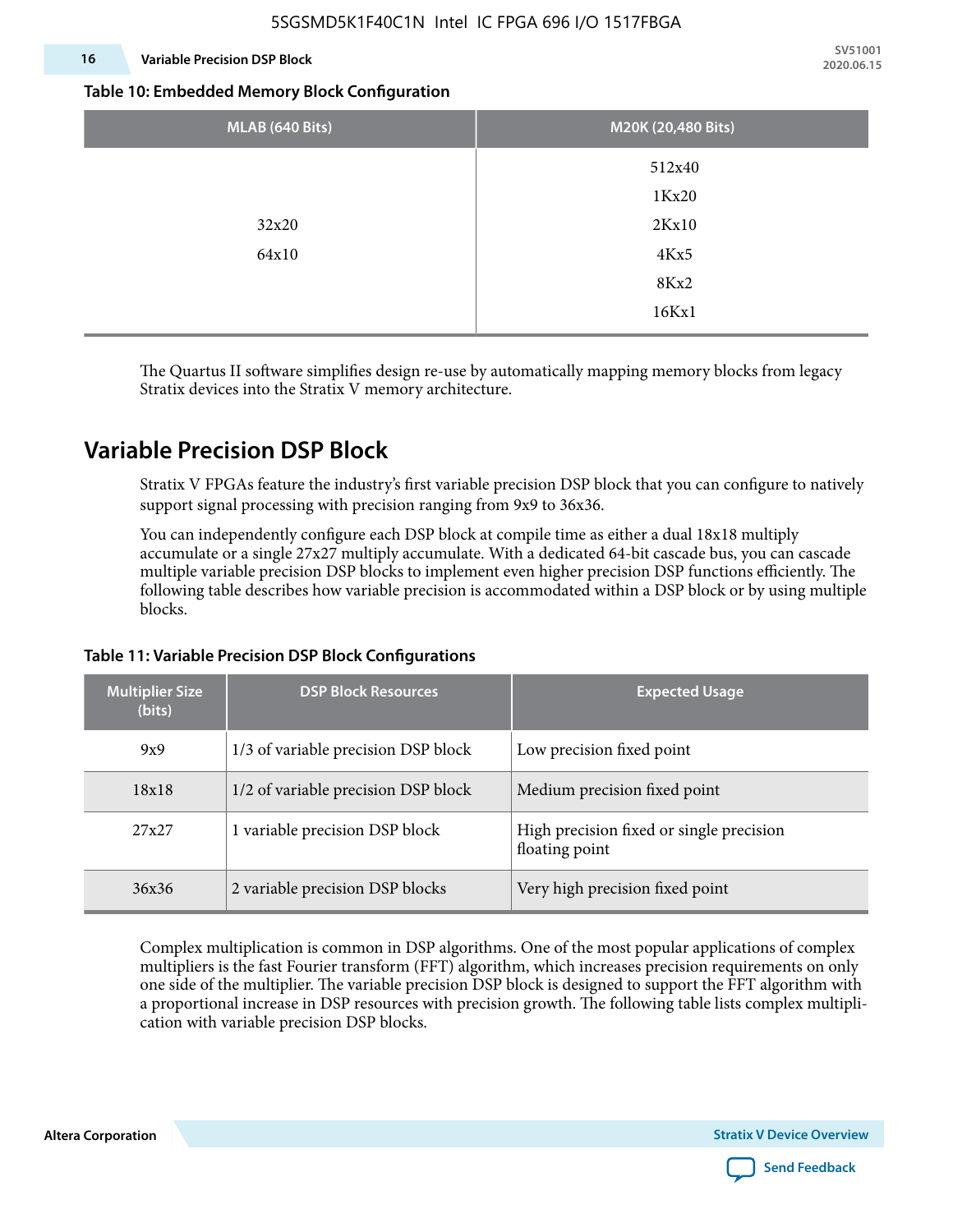| <b>Multiplier Size</b><br>(bits) | <b>DSP Block Resources</b>      | <b>Expected Usage</b>                     |
|----------------------------------|---------------------------------|-------------------------------------------|
| 18x18                            | 2 variable precision DSP blocks | Resource optimized FFTs                   |
| 18x25                            | 3 variable precision DSP blocks | Accommodate bit growth through FFT stages |
| 18x36                            | 4 variable precision DSP blocks | Highest precision FFT stages              |
| 27x27                            | 4 variable precision DSP blocks | Single precision floating point           |

#### **Table 12: Complex Multiplication with Variable Precision DSP Blocks**

For FFT applications with high dynamic range requirements, only the Altera $^\circ$  FFT MegaCore offers an option of single precision floating point implementation, with the resource usage and performance similar to high-precision fixed point implementations.

Other new features include:

- 64-bit accumulator, the largest in the industry
- Hard pre-adder, available in both 18- and 27-bit modes
- Cascaded output adders for efficient systolic FIR filters
- Internal coefficient register banks
- Enhanced independent multiplier operation
- Efficient support for single- and double-precision floating point arithmetic
- Ability to infer all the DSP block modes through HDL code using the Altera Complete Design Suite

The variable precision DSP block is ideal for higher bit precision in high-performance DSP applications. At the same time, the variable precision DSP block can efficiently support the many existing 18-bit DSP applications, such as high definition video processing and remote radio heads. Stratix V FPGAs, with the variable precision DSP block architecture, are the only FPGA family that can efficiently support many different precision levels, up to and including floating point implementations. This flexibility results in increased system performance, reduced power consumption, and reduced architecture constraints for system algorithm designers.

### **Power Management**

Stratix V devices leverage FPGA architectural features and process technology advancements to reduce total power consumption by up to 30% when compared with Stratix IV devices at the same performance level.

Stratix V devices continue to provide programmable power technology, introduced in earlier generations of Stratix FPGA families. The Quartus II software PowerPlay feature identifies critical timing paths in a design and biases core logic in that path for high performance. PowerPlay also identifies non-critical timing paths and biases core logic in that path for low power instead of high performance. PowerPlay automatically biases core logic to meet performance and optimize power consumption.

Additionally, Stratix V devices have a number of hard IP blocks that reduce logic resources and deliver substantial power savings when compared with soft implementations. The list includes PCIe Gen1/Gen2/ Gen3, Interlaken PCS, hard I/O FIFOs, and transceivers. Hard IP blocks consume up to 50% less power than equivalent soft implementations.

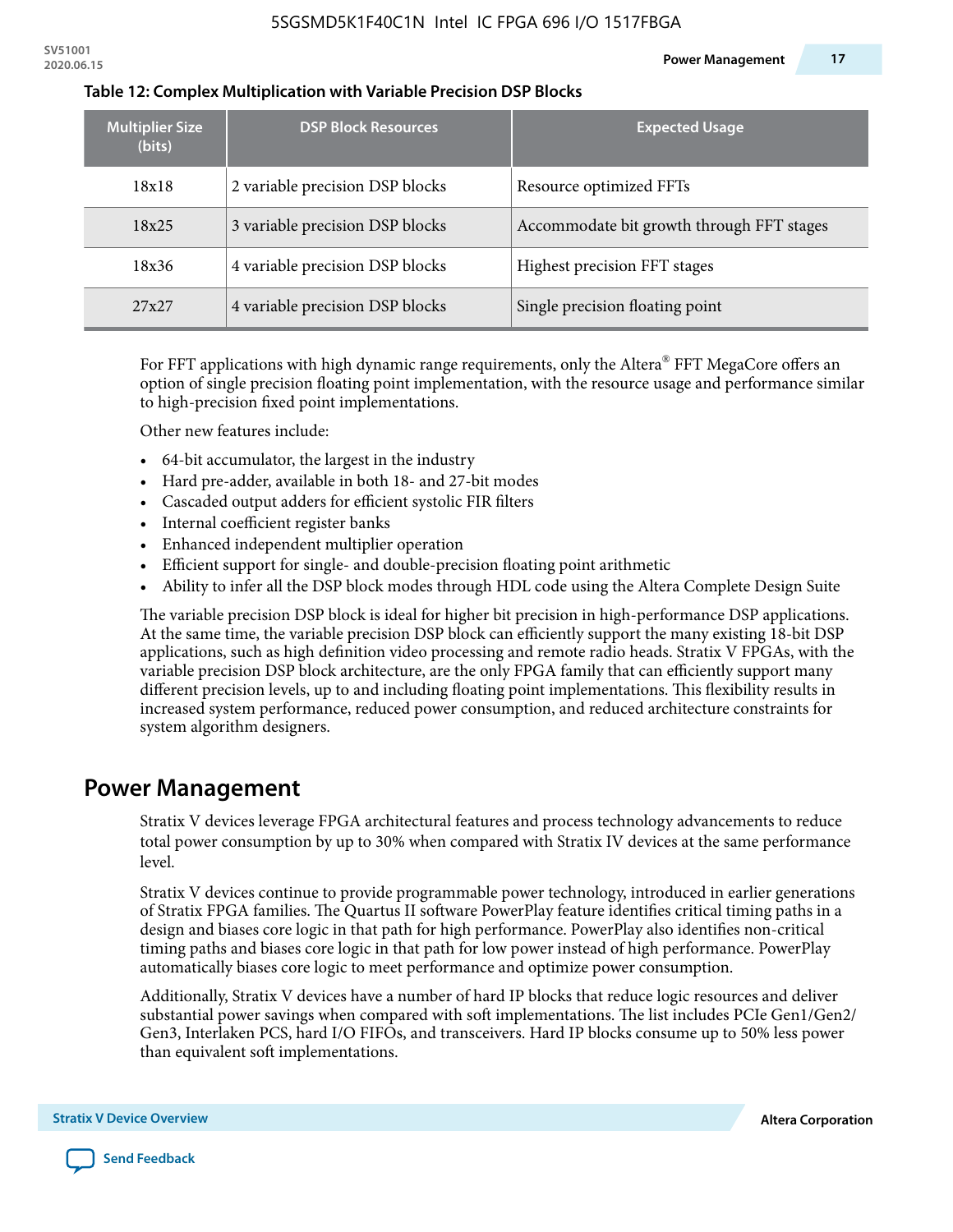#### **18 Incremental Compilation**

Stratix V transceivers are designed for power efficiency. The transceiver channels consume 50% less power than Stratix IV FPGAs. The transceiver PMA consumes approximately 90 mW at 6.5 Gbps and 170 mW at 12.5 Gbps.

### **Incremental Compilation**

The Quartus II software incremental compilation feature reduces compilation time by up to 70% and preserves performance to ease timing closure.

Incremental compilation supports top-down, bottom-up, and team-based design flows. Incremental compilation facilitates modular hierarchical and team-based design flows where a team of designers work in parallel on a design. Different designers or IP providers can develop and optimize different blocks of the design independently, which you can then import into the top-level project.

# **Enhanced Configuration and CvP**

Stratix V device configuration is enhanced for ease-of-use, speed, and cost.

Stratix V devices support a new 4-bit bus active serial mode (ASx4). ASx4 supports up to a 400Mbps data rate using small low-cost quad interface Flash devices. ASx4 mode is easy to use and offers an ideal balance between cost and speed. Finally, the fast passive parallel (FPP) interface is enhanced to support 8-, 16-, and 32-bit data widths to meet a wide range of performance and cost goals.

You can configure Stratix V FPGAs using CvP with PCIe. CvP with PCIe divides the configuration process into two parts: the PCIe hard IP and periphery and the core logic fabric. CvP uses a much smaller amount of external memory (flash or ROM) because CvP has to store only the configuration file for the PCIe hard IP and periphery. The 100-ms power-up to active time (for PCIe) is much easier to achieve when only the PCIe hard IP and periphery are loaded. After the PCIe hard IP and periphery are loaded and the root port is booted up, application software running on the root port can send the configuration file for the FPGA fabric across the PCIe link where the file is loaded into the FPGA. The FPGA is then fully configured and functional.

The following table lists the configuration modes available for Stratix V devices.

| <b>Mode</b>                           | <b>Fast or</b><br><b>Slow POR</b> | Compres-<br>sion | <b>Encryption</b> | Remote<br><b>Update</b> | Data Width | <b>Max Clock</b><br>Rate (MHz) | <b>Max Data Rate</b><br>(Mbps) |
|---------------------------------------|-----------------------------------|------------------|-------------------|-------------------------|------------|--------------------------------|--------------------------------|
| <b>Active Serial</b><br>(AS)          | Yes                               | Yes              | Yes               | Yes                     | 1, 4       | 100                            | 400                            |
| Passive Serial<br>(PS)                | Yes                               | Yes              | Yes               |                         | 1          | 125                            | 125                            |
| <b>Fast Passive</b><br>Parallel (FPP) | Yes                               | Yes              | Yes               | $Yes$ $(14)$            | 8, 16, 32  | $125^{(15)}$                   | 3,000                          |

#### **Table 13: Configuration Modes for Stratix V Devices**

**Altera Corporation Stratix V Device Overview**



<sup>(14)</sup> Remote update support with the Parallel Flash Loader.

<sup>&</sup>lt;sup>(15)</sup> The maximum clock rate is 125 MHz for x8 and x16 FPP, but only 100 MHz for x32 FPP.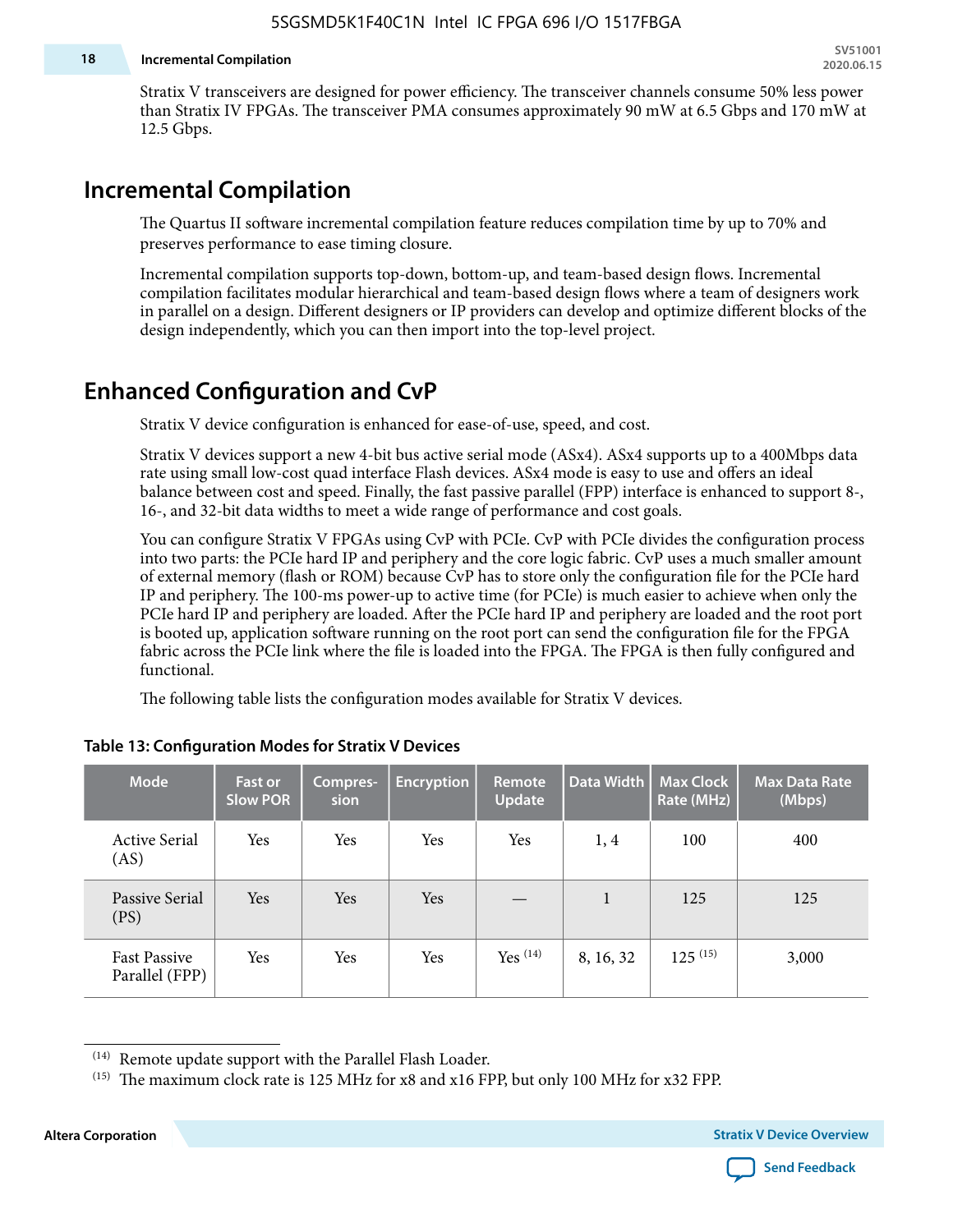| <b>Mode</b>                     | <b>Fast or</b><br><b>Slow POR</b> | Compres-<br>sion | <b>Encryption</b> | Remote<br><b>Update</b> | Data Width | <b>Max Clock</b><br>Rate (MHz) | <b>Max Data Rate</b><br>(Mbps) |
|---------------------------------|-----------------------------------|------------------|-------------------|-------------------------|------------|--------------------------------|--------------------------------|
| CvP                             |                                   |                  | Yes               | Yes                     | 1, 2, 4, 8 |                                | 3,000                          |
| Partial<br>Reconfigura-<br>tion |                                   |                  | Yes               | Yes                     | 16         | 125                            | 2,000                          |
| <b>JTAG</b>                     |                                   |                  |                   |                         |            | 33                             | 33                             |

### **Partial Reconfiguration**

Partial reconfiguration allows you to reconfigure part of the FPGA while other sections continue to operate.

This capability is required in systems where uptime is critical because partial reconfiguration allows you to make updates or adjust functionality without disrupting services. While lowering power and cost, partial reconfiguration also increases the effective logic density by removing the necessity to place FPGA functions that do not operate simultaneously. Instead, you can store these functions in external memory and load them as required. This capability reduces the size of the FPGA by allowing multiple applications on a single FPGA, saving board space and reducing power.

You no longer need to know all the details of the FPGA architecture to perform partial reconfiguration. Altera simplifies the process by extending the power of incremental compilation used in earlier versions of the Quartus II software.

Partial reconfiguration is supported in the following configurations:

- Partial reconfiguration through the FPP x16 I/O interface
- CvP
- Soft internal core, such as the Nios® II processor.

# **Automatic Single Event Upset Error Detection and Correction**

Stratix V devices offer single event upset (SEU) error detection and correction circuitry that is robust and easy to use.

The correction circuitry includes protection for configuration RAM (CRAM) programming bits and user memories. The CRAM is protected by a continuously running cyclical redundancy check (CRC) error detection circuit with integrated ECC that automatically corrects one or double-adjacent bit errors and detects higher order multi-bit errors. When more than two errors occur, correction is available through a core programming file reload that refreshes a design while the FPGA is operating.

The physical layout of the FPGA is optimized to make the majority of multi-bit upsets appear as independent single- or double-adjacent bit errors, which are automatically corrected by the integrated CRAM ECC circuitry. In addition to the CRAM protection in Stratix V devices, user memories include integrated ECC circuitry and are layout-optimized to enable error detection of 3-bit errors and correction for 2-bit errors.

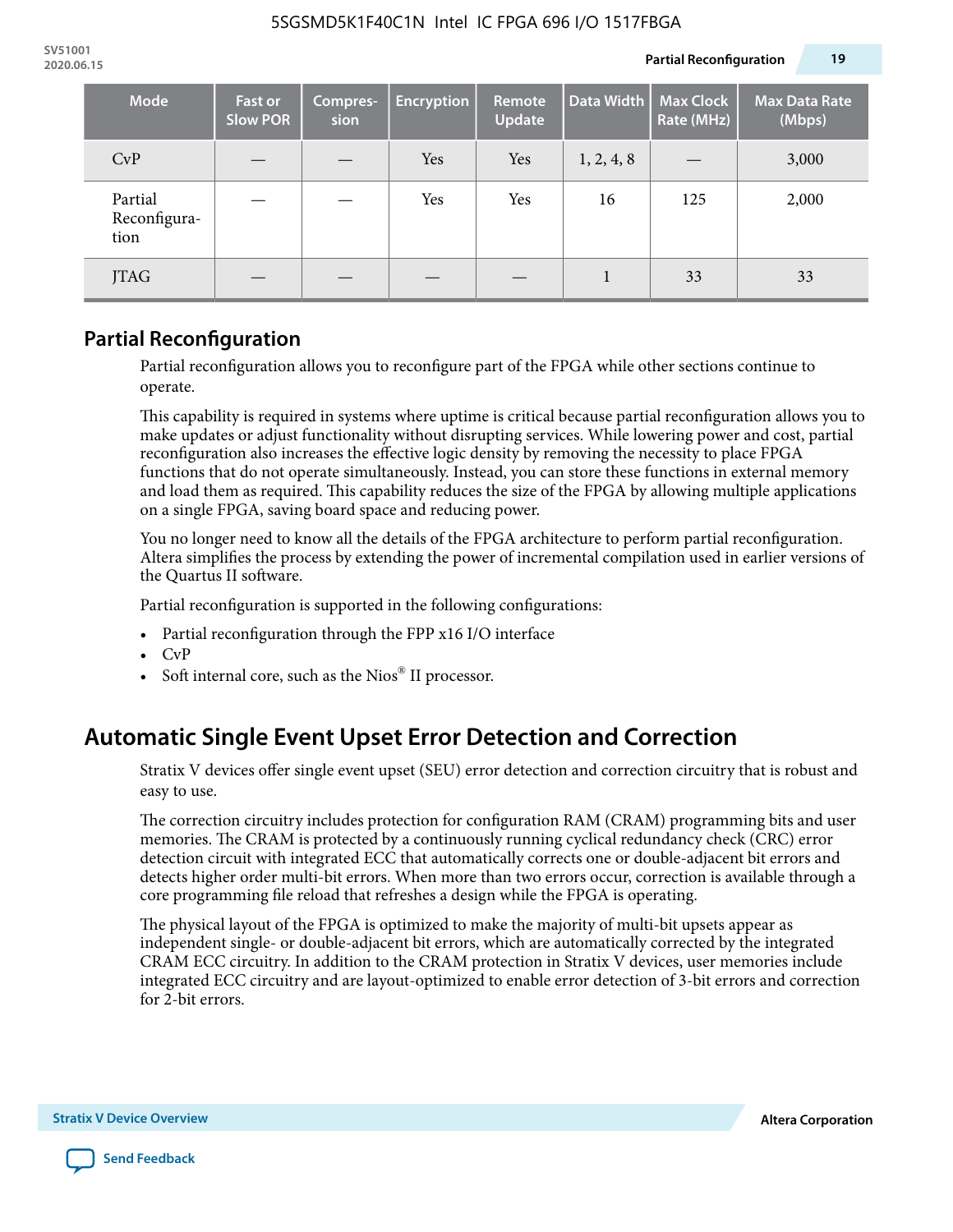### **HardCopy V Devices**

HardCopy V ASICs offer the lowest risk and lowest total cost in ASIC designs with embedded high-speed transceivers. You can prototype and debug with Stratix V FPGAs, then use HardCopy V ASICs for volume production. The proven turnkey process creates a functionally equivalent HardCopy V ASIC with or without embedded transceivers to meet all timing constraints in as little as 12 weeks.

The powerful combination of Stratix V FPGAs and HardCopy V ASICs can help you meet your design requirements. Whether you plan for ASIC production and require the lowest-risk, lowest-cost path from specification to production or require a cost reduction path for your FPGA-based systems, Altera provides the optimal solution for power, performance, and device bandwidth.

# **Ordering Information**

This section describes ordering information for Stratix V GT, GX, GS, and E devices.

The following figure shows the ordering codes for Stratix V devices.

**Altera Corporation** 

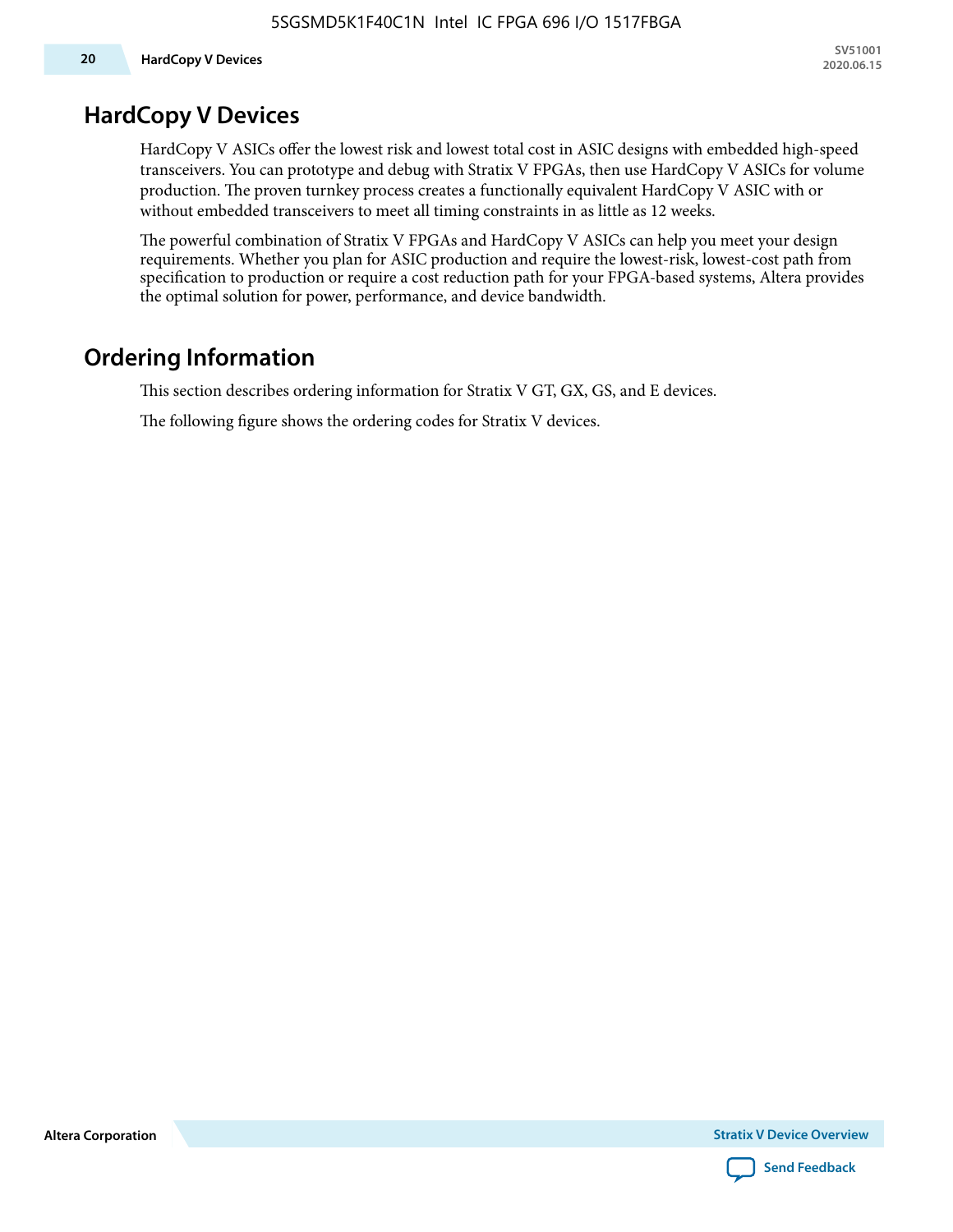#### **Figure 2: Ordering Information for Stratix V Devices**



(1) Stratix V mainstream "M" devices have exactly one instantiation of PCI Express hard IP. Extended "E" devices have either two or four instantiations of PCI Express hard IP, depending on the device and package combination. For non-transceiver Stratix V devices, this character does not appear in the part number.

(2) You can select one or two of these options, or you can ignore these options.

(3) YY parts can support transceiver operations up to 10.3125 Gbps.

(4) Contact Intel for availability.

# **Document Revision History**

| <b>Document</b><br><b>Version</b> | <b>Changes</b>                                                                                                                                            |
|-----------------------------------|-----------------------------------------------------------------------------------------------------------------------------------------------------------|
| 2020.06.15                        | Updated Figure: Ordering Information for Stratix V Devices:<br>• Added the RoHS ordering information.<br>• Removed "ES" from the list of optional suffix. |

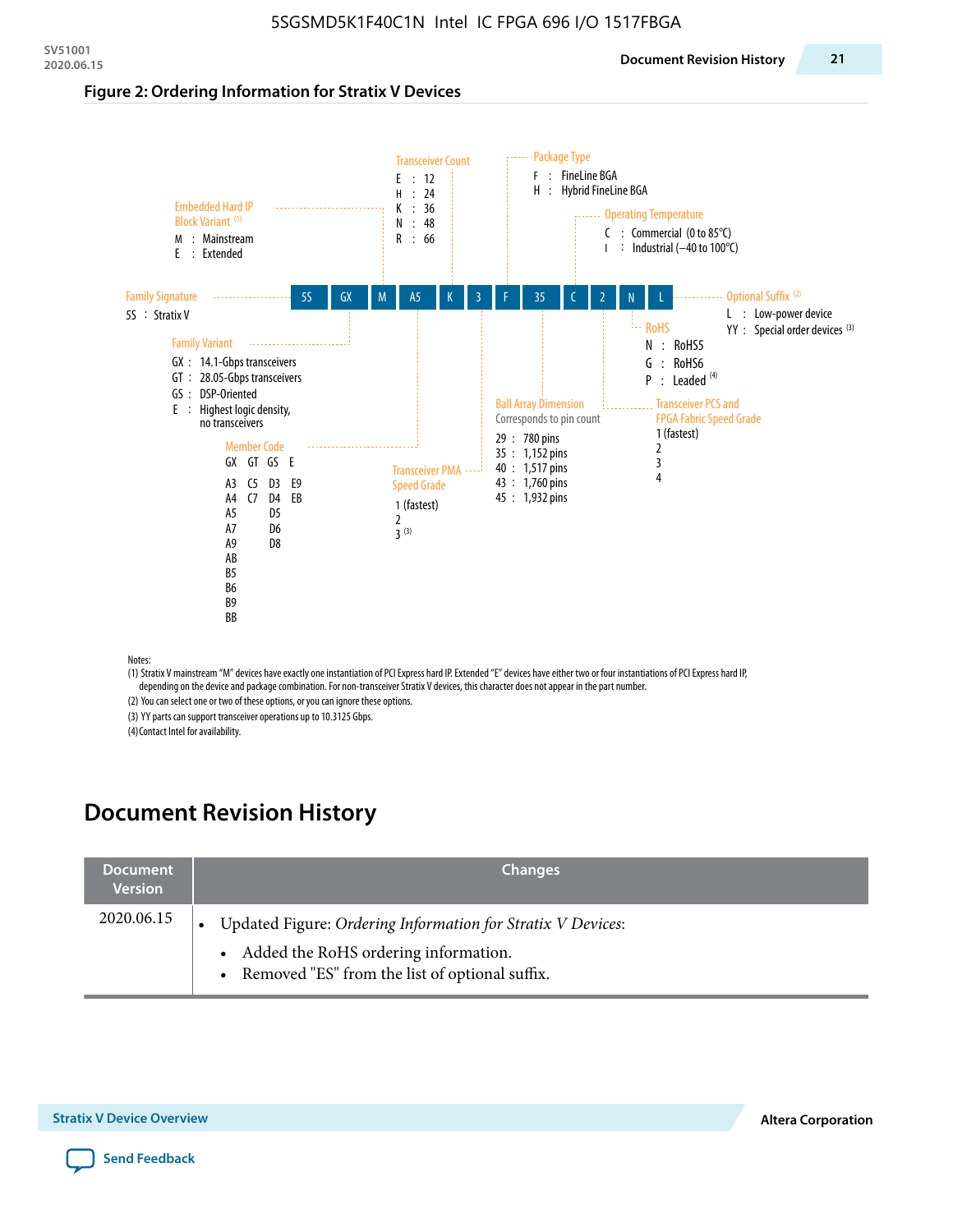#### **22 Document Revision History**

**SV51001 2020.06.15**

### **Table 14: Document Revision History**

| <b>Date</b>   | <b>Version</b> | <b>Changes Made</b>                                                                                                                                                                                                                                                                                                                                                                                                                                                                                                                                                                |
|---------------|----------------|------------------------------------------------------------------------------------------------------------------------------------------------------------------------------------------------------------------------------------------------------------------------------------------------------------------------------------------------------------------------------------------------------------------------------------------------------------------------------------------------------------------------------------------------------------------------------------|
| October 2015  | 2015.10.01     | Changed heading in the "Ordering Information for Stratix V<br>Devices" figure to "Embedded Hard IP Block Variant".                                                                                                                                                                                                                                                                                                                                                                                                                                                                 |
| January 2015  | 2015.01.15     | Added ALM counts and device package sizes to the four<br>device family features tables.<br>In the "Stratix V GX Device Features" table, changed the<br>$\bullet$<br>number of DDR3 SDRAM x72 DIMM Interfaces for the<br>5SGXA3 and 5SGXA4 devices to 6. Also added footnote<br>to this row.<br>Deleted listings for 40GBASE-R and 100GBASE-R<br>Ethernet from the "Transceiver PCS Features" table in the<br>"Low-Power Serial Transceivers" section.<br>Added YY code to the Optional Suffix category in the<br>$\bullet$<br>"Ordering Information for Stratix V Devices" figure. |
| April 2014    | 2014.04.08     | Updated "Variable precision DSP blocks" section of the<br>"Features Summary" table to 600 MHz performance.                                                                                                                                                                                                                                                                                                                                                                                                                                                                         |
| April 2014    | 2014.04.03     | Updated GPIOs section of the "Features Summary" table<br>to 1.6 Gbps LVDS.<br>Changed clocking speed to 800 MHz in the "Features<br>Summary" and the "Clocking" sections.                                                                                                                                                                                                                                                                                                                                                                                                          |
| January 2014  | 2014.01.10     | Added link to Altera Product Selector in the "Stratix V<br>Family Plan" section.<br>• Corrected DDR2 performance from 533 MHz to<br>400 MHz.<br>Updated "Device Migration List Across All Stratix V<br>Device Variants" table.                                                                                                                                                                                                                                                                                                                                                     |
| May 2013      | 2013.05.06     | Added link to the known document issues in the<br>Knowledge Base.<br>Updated backplane support information.<br>$\bullet$<br>Added a note about the number of I/Os to each table in<br>the "Stratix V Family Plan" section.<br>Updated the "Ordering Information for Stratix V<br>$\bullet$<br>Devices" figure.                                                                                                                                                                                                                                                                     |
| December 2012 | 3.1            | Updated Table 6 and Table 13.<br>$\bullet$<br>Updated Figure 2.<br>$\bullet$                                                                                                                                                                                                                                                                                                                                                                                                                                                                                                       |
| June 2012     | 3.0            | Converted chapter to stand-alone format and removed<br>$\bullet$<br>from the Stratix V handbook.<br>Changed title of document to Stratix V Device Overview<br>$\bullet$<br>Updated Figure 1.<br>$\bullet$<br>Minor text edits.                                                                                                                                                                                                                                                                                                                                                     |

**Altera Corporation** 

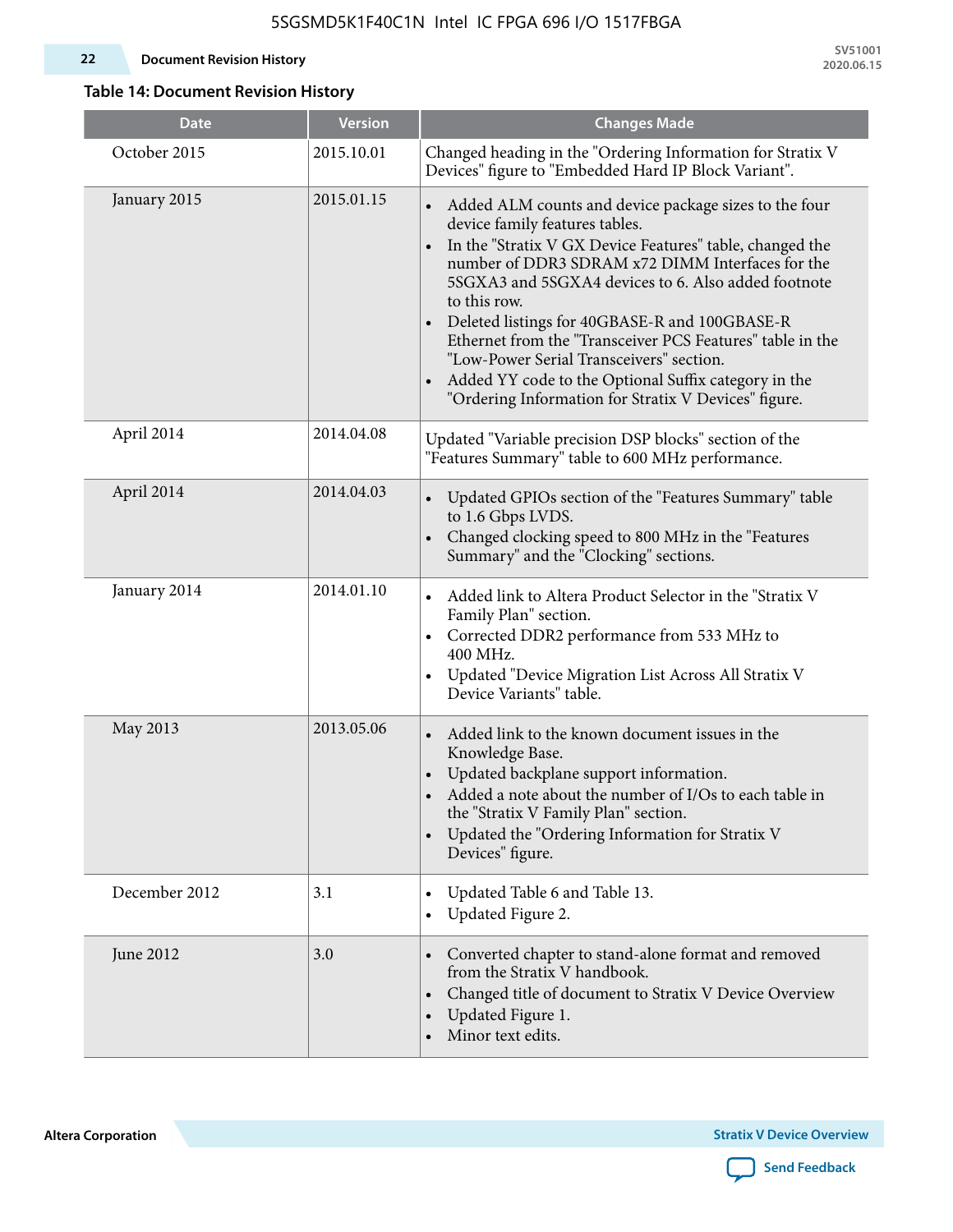| <b>Date</b>    | <b>Version</b> | <b>Changes Made</b>                                                                                                                                                                                                                                              |
|----------------|----------------|------------------------------------------------------------------------------------------------------------------------------------------------------------------------------------------------------------------------------------------------------------------|
| February 2012  | 2.3            | Updated Table 1-2, Table 1-3, Table 1-4, and Table 1-5.<br>$\bullet$<br>Updated Figure 1-2.<br>$\bullet$<br>Updated "Automatic Single Event Upset Error Detection<br>and Correction" on page 18.<br>Minor text edits.                                            |
| December 2011  | 2.2            | Updated Table 1-2 and Table 1-3.                                                                                                                                                                                                                                 |
| November 2011  | 2.1            | Changed Stratix V GT transceiver speed from 28 Gbps to<br>28.05 Gbps.<br>Updated Figure 1-2.<br>$\bullet$                                                                                                                                                        |
| November 2011  | 2.0            | Revised Figure 1-2.<br>Updated Table 1-5.<br>Minor text edits.                                                                                                                                                                                                   |
| September 2011 | 1.10           | Updated Table 1-2, Table 1-3, and Table 1-4.                                                                                                                                                                                                                     |
| September 2011 | 1.9            | Updated Table 1-1, Table 1-2, Table 1-3, Table 1-4, and<br>$\bullet$<br>Table $1-5$ .<br>Updated Figure 1-2.<br>Minor text edits.                                                                                                                                |
| June 2011      | 1.8            | Changed 800 MHz to 1,066 MHz for DDR3 in Table 1-8<br>and in text.                                                                                                                                                                                               |
| May 2011       | 1.7            | For Stratix V GT devices, changed 14.1 Gbps to<br>$\bullet$<br>12.5 Gbps.<br>• Changed Configuration via PCIe to Configuration via<br>Protocol<br>Updated Table 1–1, Table 1–2, Table 1–3, Table 1–4,<br>Table 1-5, and Table 1-6.<br>Chapter moved to Volume 1. |
| January 2011   | 1.6            | Added Stratix V GS information.<br>$\bullet$<br>Updated tables listing device features.<br>Added device migration information.<br>Updated 12.5-Gbps transceivers to 14.1-Gbps<br>$\bullet$<br>transceivers                                                       |
| December 2010  | 1.5            | Updated Table 1-1.                                                                                                                                                                                                                                               |
| December 2010  | 1.4            | Updated Table 1-1.<br>Updated Figure 1-2.<br>Converted to the new template.<br>Minor text edits.                                                                                                                                                                 |

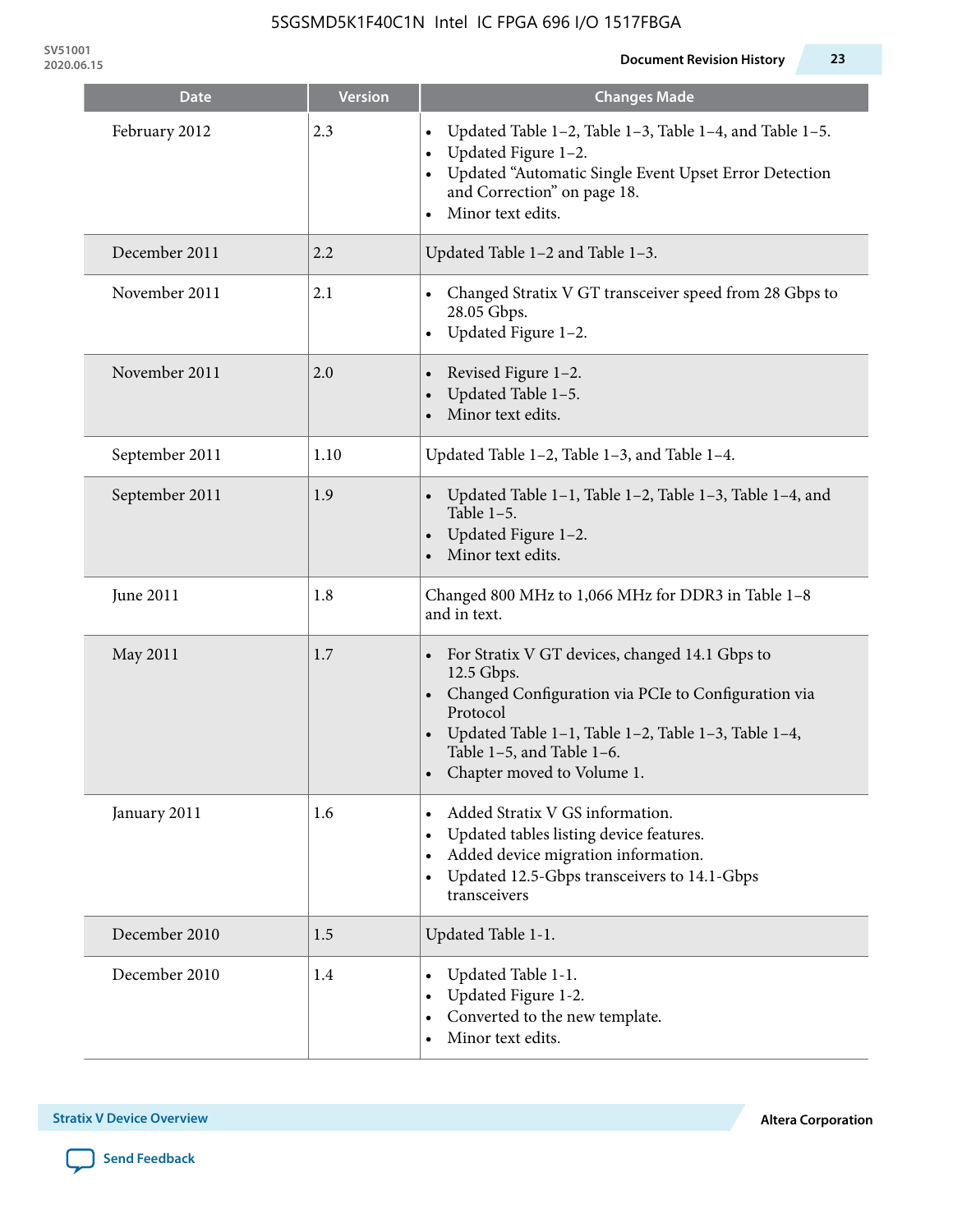

**24 Document Revision History**

| Date             | <b>Version</b> | <b>Changes Made</b>                                                                                                                                                                                                                                                                                                                                                                             |
|------------------|----------------|-------------------------------------------------------------------------------------------------------------------------------------------------------------------------------------------------------------------------------------------------------------------------------------------------------------------------------------------------------------------------------------------------|
| <b>July 2010</b> | 1.3            | Updated Table 1-5                                                                                                                                                                                                                                                                                                                                                                               |
| <b>July 2010</b> | 1.2            | Updated "Features Summary" on page 1-2<br>Updated resource counts in Table 1-1 and Table 1-2<br>Removed "Interlaken PCS Hard IP" and "10G Ethernet<br>Hard IP"<br>Added "40G and 100G Ethernet Hard IP (Embedded<br>HardCopy Block)" on page 1-7<br>Added information about Configuration via PCIe<br>Added "Partial Reconfiguration" on page 1-12<br>Added "Ordering Information" on page 1-14 |
| May 2010         | 1.1            | Updated part numbers in Table 1-1 and Table 1-2                                                                                                                                                                                                                                                                                                                                                 |
| April 2010       | 1.0            | Initial release                                                                                                                                                                                                                                                                                                                                                                                 |

**Altera Corporation**